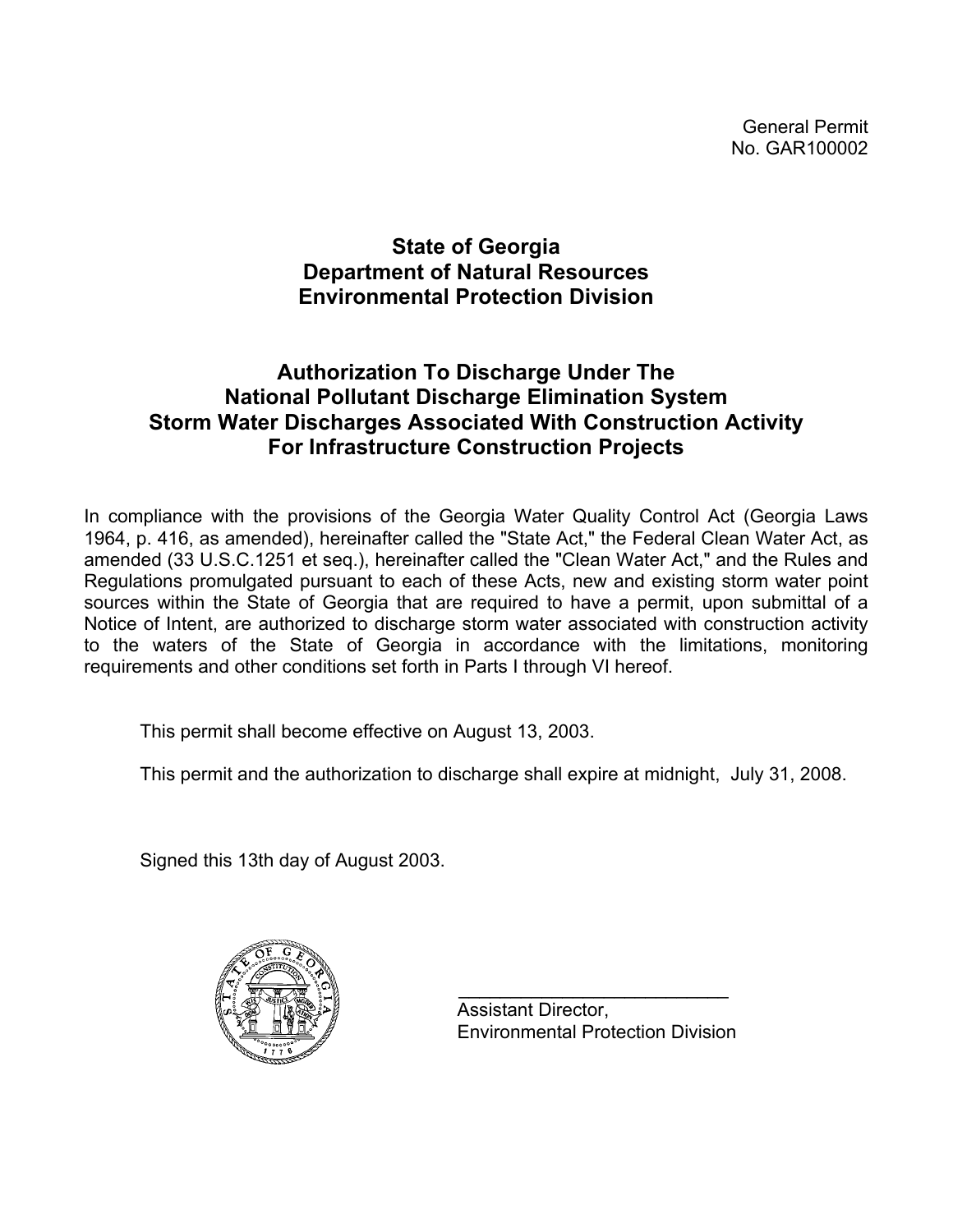#### **TABLE OF CONTENTS**

### **Section**

#### Page

Part I. COVERAGE UNDER THIS PERMIT

### Part II. NOTICE OF INTENT REQUIREMENTS

#### PART III. SPECIAL CONDITIONS, MANAGEMENT PRACTICES, PERMIT VIOLATIONS AND OTHER **LIMITATIONS**

### Part IV. EROSION, SEDIMENTATION AND POLLUTION CONTROL PLAN

#### Part V. STANDARD PERMIT CONDITIONS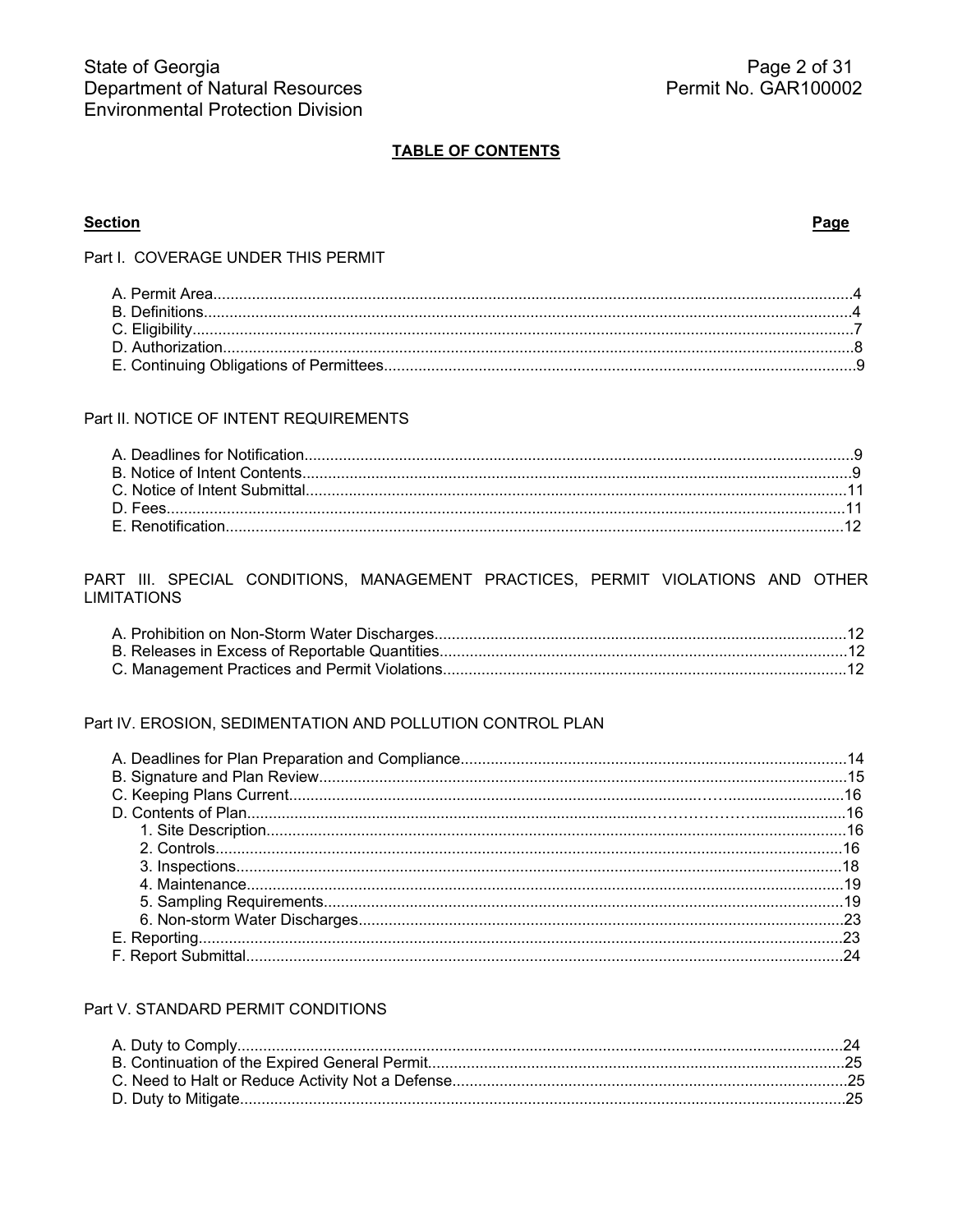## Part VI. TERMINATION OF COVERAGE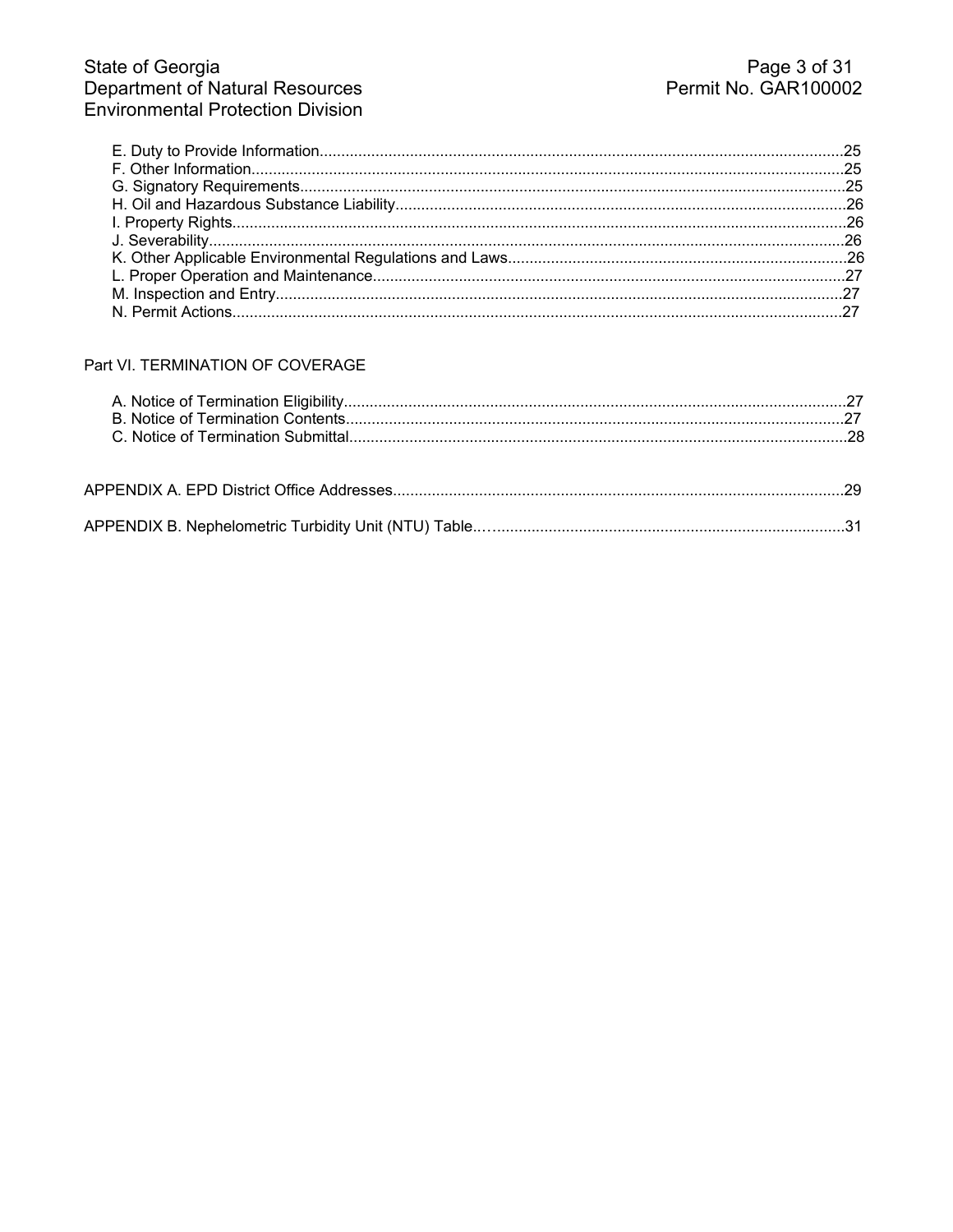## **Part I. COVERAGE UNDER THIS PERMIT**

## **A. Permit Area.**

This permit regulates point source discharges of storm water to the waters of the State of Georgia from construction activities, as defined in this permit.

**B. Definitions.** All terms used in this permit shall be interpreted in accordance with the definitions as set forth in the Georgia Water Quality Control Act (Act) and the Georgia Rules and Regulations for Water Quality Control Chapter 391-3-6 (Rules), unless otherwise defined in this permit:

1. "Best Management Practices" (BMPs) means schedules of activities, prohibitions of practices, maintenance procedures, and other management practices to prevent and minimize erosion and resultant sedimentation, which are consistent with, and no less stringent than, those practices contained in the "Manual for Erosion and Sediment Control in Georgia" (Manual) published by the State Soil and Water Conservation Commission as of January 1 of the year in which the land-disturbing activity was permitted to prevent or reduce the pollution of waters of Georgia. BMPs also include treatment requirements, operating procedures, and practices to control site runoff, spillage or leaks, sludge or waste disposal, or drainage from raw material storage.

2. "Buffer" means the area of land immediately adjacent to the banks of state waters in its natural state of vegetation, which facilitates the protection of water quality and aquatic habitat.

3. "Commencement of Construction" means the initial disturbance of soils associated with clearing, grading, or excavating activities or other construction activities.

4. "Construction Activity" means the disturbance of soils associated with clearing, grading, excavating, filling of land, or other similar activities which may result in soil erosion. Construction activity does not include agricultural and silvicultural practices.

5. "CPESC" means Certified Professional in Erosion and Sediment Control with current certification by Certified Professional in Erosion and Sediment Control Inc., a corporation registered in North Carolina, which is also referred to as CPESC or CPESC, Inc.

6. "CWA" means Federal Clean Water Act (formerly referred to as the Federal Water Pollution Control Act or Federal Water Pollution Control Act Amendments of 1972).

7. "Design Professional" means a professional licensed by the State of Georgia in the field of: engineering, architecture, landscape architecture, forestry, geology, or land surveying; or a person that is a Certified Professional in Erosion and Sediment Control (CPESC) with a current certification by Certified Professional in Erosion and Sediment Control Inc.

8. "Director" means the Director of the Environmental Protection Division or an authorized representative.

9. "Division" means the Environmental Protection Division of the Department of Natural Resources.

10. "Erosion" means the process by which land surface is worn away by the action of wind, water, ice or gravity.

11. "Filling" means the placement of any soil or solid material either organic or inorganic on a natural ground surface or an excavation.

12. "Final Stabilization" means that all soil disturbing activities at the site have been completed, and that for unpaved areas and areas not covered by permanent structures, 100% of the soil surface is uniformly covered in permanent vegetation with a density of 70% or greater, or equivalent permanent stabilization measures (such as the use of rip rap, gabions, permanent mulches or geotextiles) have been used. Permanent vegetation shall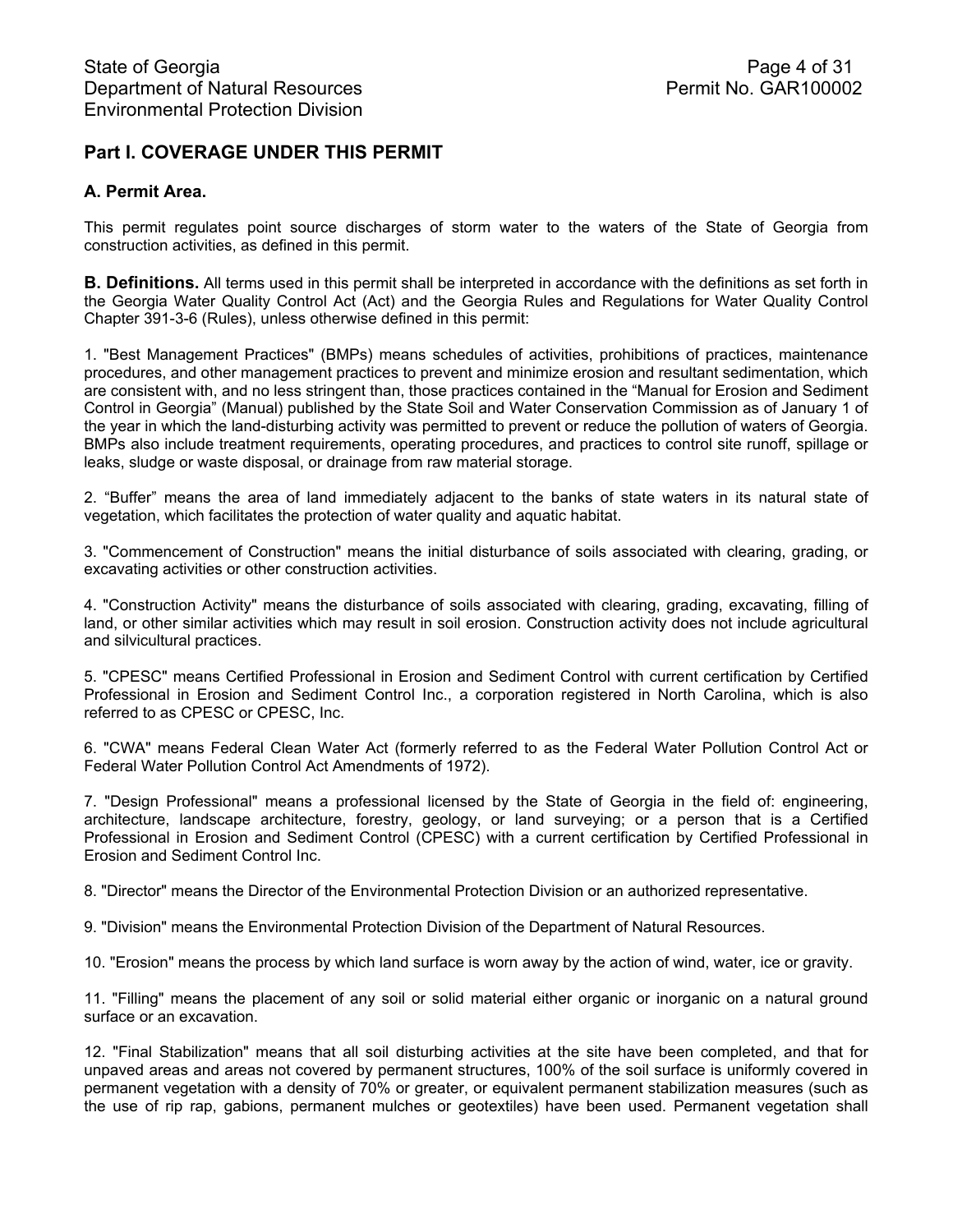## State of Georgia **Page 5 of 31** Department of Natural Resources **Permit No. GAR100002** Environmental Protection Division

consist of: planted trees, shrubs, perennial vines; a crop of perennial vegetation appropriate for the time of year and region; or a crop of annual vegetation and a seeding of target crop perennials appropriate for the region. Final stabilization applies to each phase of construction. For infrastructure construction projects on land used for agricultural or silvicultural purposes, final stabilization may be accomplished by stabilizing the disturbed land for its agricultural or silvicultural use.

13. "General Contractor" means the operator of the infrastructure construction or site.

14. "Impossible" means the monitoring location(s) are either physically or legally inaccessible, or access would cause danger to life or limb.

15. "Infrastructure Construction" or "Infrastructure Construction Project" means construction activities that are not part of a common development that are being conducted by an infrastructure company or infrastructure contractor.

16. "Infrastructure Company" or "Infrastructure Contractor" means, for the purposes of this Permit, an entity or sub-contractor that is responsible, either directly or indirectly, for the construction, installation and maintenance of roadway projects and conduits, pipes, pipelines, substations, cables, wires, trenches, vaults, manholes, and similar or related structures or devices for the conveyance of natural gas(or other types of gas), liquid petroleum products, electricity, telecommunications (telephone, data, television, etc.), water or sewage.

17. "Local Issuing Authority" means the governing authority of any county or municipality which is certified pursuant to Official Code of Georgia Section 12-7-8(a).

18. "Mass Grading" means the movement of earth by mechanical means to alter the gross topographic features (elevations, slopes, etc.) to prepare a site for final grading and the construction of facilities (buildings, roads, parking, etc.).

19. "Nephelometric Turbidity Unit (NTU)" means a numerical unit of measure based upon photometric analytical techniques for measuring the light scattered by fine particles of a substance in suspension.

20. "NOI" means Notice of Intent to be covered by this permit (see Part II).

21. "NOT" means Notice of Termination (see Part VI).

22. "Operator" means the entity that has the primary day-to-day operational control of those activities at the facility necessary to ensure compliance with Erosion, Sedimentation and Pollution Control Plan requirements and permit conditions.

23. "Other Water Bodies" means ponds, lakes, marshes and swamps which are waters of the State.

24. "Outfall" means the location where storm water, in a discernible, confined and discrete conveyance, leaves a facility or site or, if there is a receiving water on site, becomes a point source discharging into that receiving water.

25. "Owner" means the legal title holder to the real property on which is located the facility or site where construction activity takes place. For purposes of this permit, this definition does not include the legal title holder to property on which the only construction activity planned and being conducted is by a infrastructure company or infrastructure contractor and the legal title holder has no significant control over design and implementation of the construction activity.

26. "Permittee" means any entity that has submitted a Notice of Intent.

27. "Phase" or "Phased" means sub-parts or segments of infrastructure construction projects where the sub-part or segment is constructed and stabilized prior to completing the entire construction site.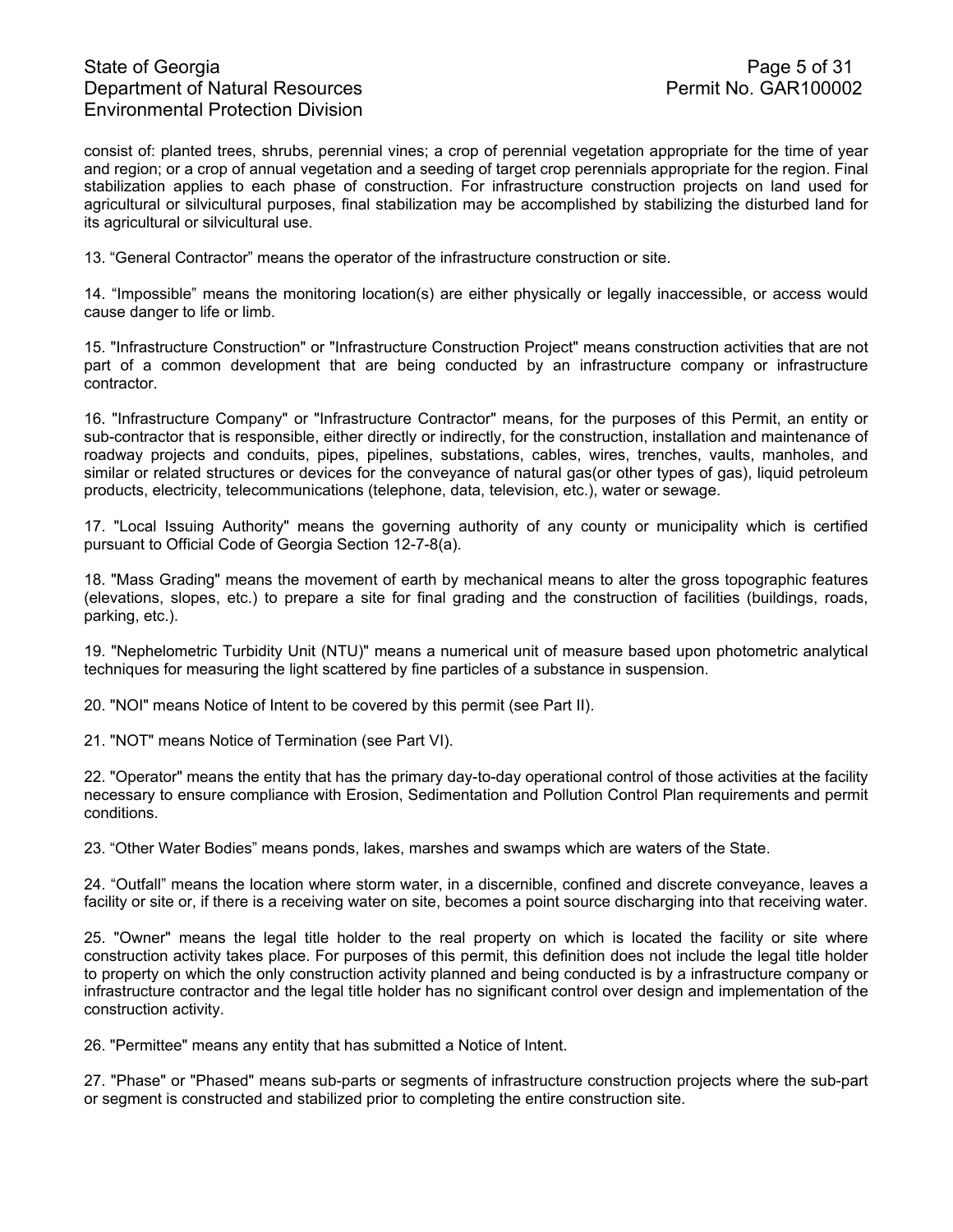28. "Point Source" means any discernible, confined, and discrete conveyance, including but not limited to, any pipe, ditch, channel, tunnel, conduit, well, discrete fissure or container from which pollutants are or may be discharged. This term also means sheetflow which is later conveyed via a point source to waters of the State. This term does not include return flows from irrigated agriculture or agricultural storm water runoff.

29. "Primary Permittee" means the Owner or the Operator or both of a tract of land for an infrastructure construction project.

30. "Primary Trout Waters" means streams supporting a self-sustaining population of Rainbow, Brown, or Brook Trout as indicated in the Rules and Regulations for Water Quality Control, Chapter 391-3-6 at www.dnr.state.ga.us/dnr/environ.

31. "Proper design" and "properly designed" means designed in accordance with the design requirements and specifications contained in the "Manual for Erosion and Sediment Control in Georgia" (Manual) published by the State Soil and Water Conservation Commission as of January 1 of the year in which the land-disturbing activity was permitted and amendments to the Manual as approved by the State Soil and Water Conservation Commission up until the date of NOI submittal.

32. "Qualified Personnel" means a person who has successfully completed an erosion and sediment control short course eligible for continuing education units, or an equivalent course approved by EPD and the State Soil and Water Conservation Commission. After December 31, 2006, a Qualified Person means a person who has successfully completed the appropriate certification course approved by the State Soil and Water Conservation Commission.

33. "Receiving Water(s)" means waters of the State supporting warm water fisheries, or waters of the State classified as trout streams, into which the runoff of storm water from a construction activity will actually discharge, either directly or indirectly.

34. "Secondary Trout Waters" means streams with no evidence of natural trout reproduction but capable of supporting trout throughout the year as indicated in the Rules and Regulations for Water Quality Control, Chapter 391-3-6 at www.dnr.state.ga.us/dnr/environ.

35. "Sediment" means solid material, both organic and inorganic, that is in suspension, is being transported, or has been moved from its site of origin by, wind, water, ice, or gravity as a product of erosion.

36. "Sedimentation" means the action or process of forming or depositing sediment.

36. "Sheetflow" means runoff which flows over the ground surface as a thin, even layer, not concentrated in a channel.

37. "Site" or "Construction Site" means a facility of any type on which construction activities are occurring or are to occur which may result in the discharge of pollutants from a point source into the waters of the State.

38. "Storm Water" means storm water runoff, snow melt runoff, and surface runoff and drainage.

39. "Structural Erosion and Sediment Control Practices" means measures for the stabilization of erosive or sediment producing areas by utilizing the mechanical properties of matter for the purpose of either changing the surface of the land or storing, regulating or disposing of runoff to prevent excessive sediment loss.

40. "Sub-contractor" means an entity employed or retained by the permittee to conduct any type of construction activity at an infrastructure construction site.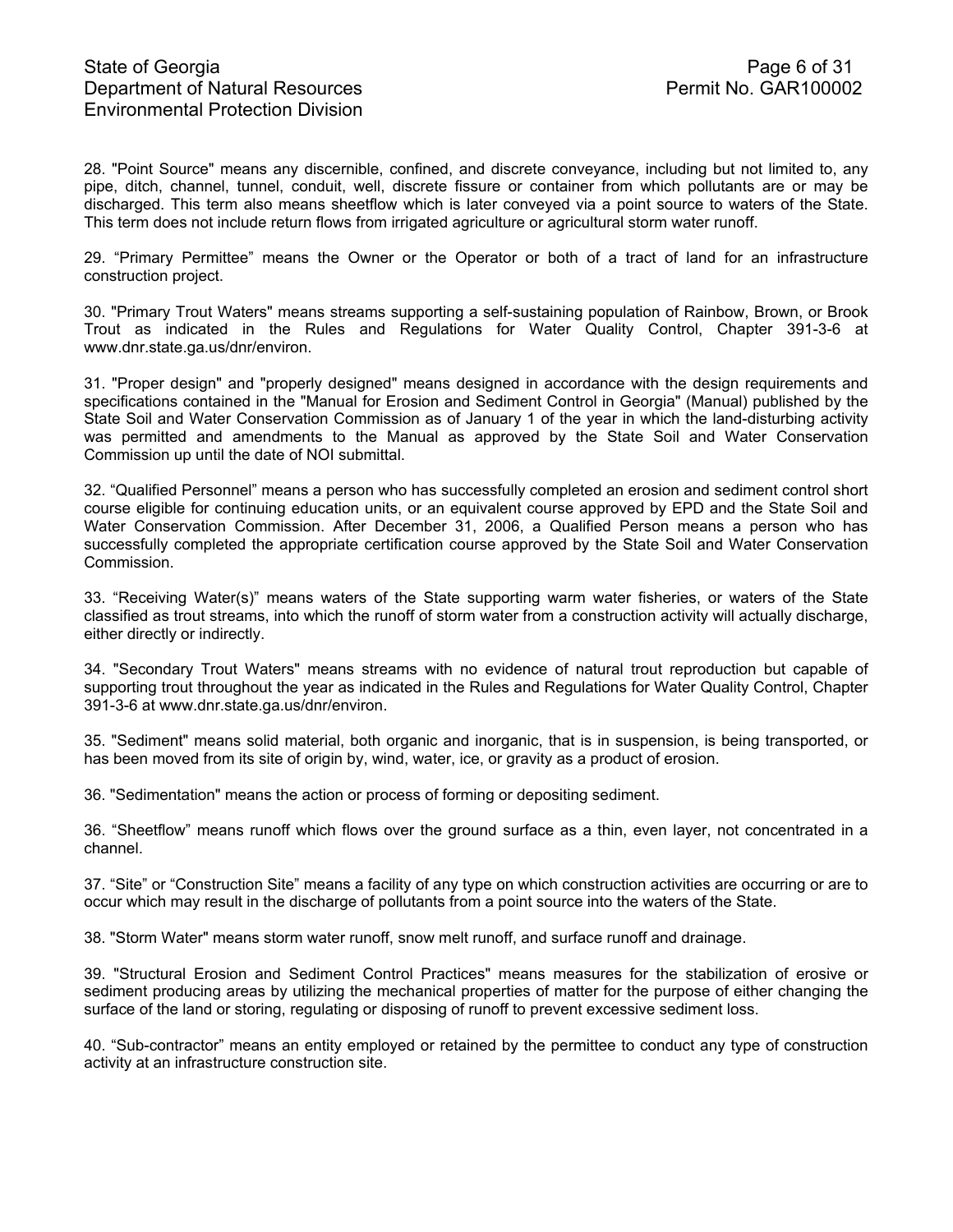41. "Surface Water Drainage Area" means the hydrologic area starting from the lowest downstream point where the storm water from the construction activity enters the receiving water(s) and following the receiving water(s) upstream to the highest elevation of land that divides the direction of water flow. This boundary will connect back with the storm water entrance point. Boundary lines follow the middle of the highest ground elevation or halfway between contour lines of equal elevation.

42. "Trout Streams" means waters of the State classified as either primary trout waters or secondary trout waters, as designated in the Rules and Regulations for Water Quality Control, Chapter 391-3-6 at www.dnr.state.ga.us/dnr/environ.

43. "USGS Topographic Map" means a current quadrangle, 7½ minute series map prepared by the United States Department of the Interior, Geological Survey.

44. "Vegetative Erosion and Sediment Control Practices" means measures for the stabilization of erosive or sediment producing areas by covering the soil with: (1) permanent seeding, sprigging or planting, producing longterm vegetative cover; (2) temporary seeding, producing short-term vegetative cover; or (3) sodding, covering areas with a turf of perennial sod forming grass.

45. "Waters Supporting Warm Water Fisheries" means all waters of the State that sustain, or has the potential to sustain, aquatic life but excluding trout waters and man-made conveyances primarily intended to transport storm water.

46. "Waters of Georgia" or "Waters of the State" means any and all rivers, streams, creeks, branches, lakes, reservoirs, ponds, drainage systems, springs, wells, wetlands, and all other bodies of surface or subsurface water, natural or artificial, lying within or forming a part of the boundaries of the state which are not entirely confined and retained completely upon the property of a single individual, partnership, or corporation.

### **C. Eligibility.**

**1. Construction Activities.** This permit authorizes, subject to the conditions of this permit:

a. all discharges of storm water associated with infrastructure construction projects that will result in land disturbance equal to or greater than one (1) acre occurring on or before, and continuing after, the effective date of this permit, (henceforth referred to as existing storm water discharges from construction activities) except for discharges identified under Part I.C.3.;

b. all discharges of storm water associated with infrastructure construction projects that will result in land disturbances equal to or greater than one (1) acre occurring after the effective date of this permit, (henceforth referred to as storm water discharges from construction activities), except for discharges identified under Part I.C.3.;

c. coverage under this permit is not required for discharges of storm water associated with infrastructure construction projects that result in land disturbance of less than five (5) acres and consist solely of routine maintenance that is performed to maintain the original line and grade, hydraulic capacity or original purpose of facility. The permittee shall, as a minimum, implement and maintain best management practices, including sound conservation and engineering practices to prevent and minimize erosion and resultant sedimentation, which are consistent with, and no less stringent than, those practices contained in the "Manual for Erosion and Sediment Control in Georgia" (Manual) published by the State Soil and Water Conservation Commission as of January 1 of the year in which the land-disturbing activity is being conducted. In order to be eligible for this exemption the project must comply with the following conditions: (1) no mass grading shall occur on the project, (2) the project shall be stabilized by the end of each day with temporary or permanent stabilization and (3) the project shall have a duration of less than thirty (30) calendar days; and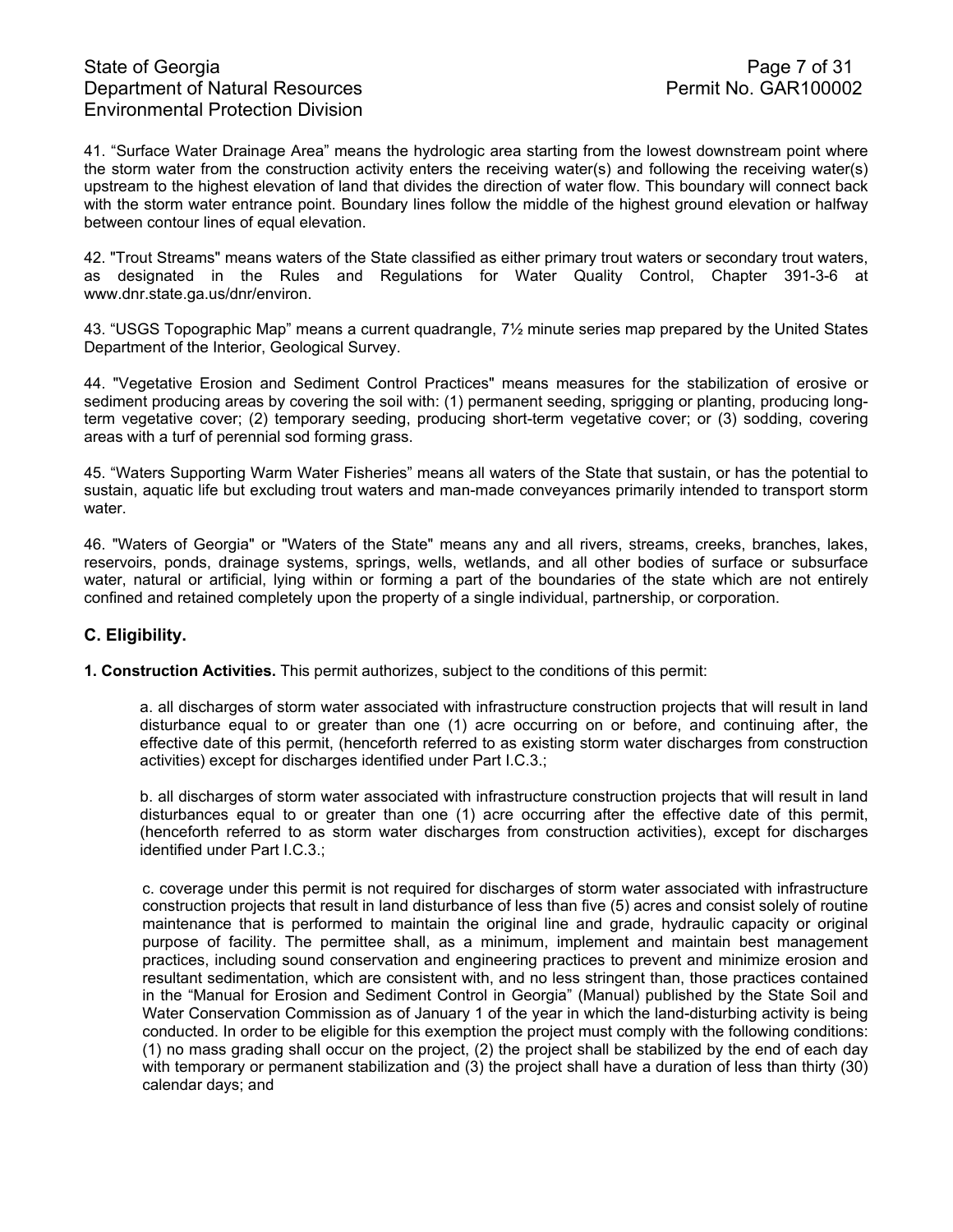d. coverage under this permit is not required for discharge of stormwater associated with railroad construction projects and emergency re-construction conducted pursuant to the Federal Railway Safety Act, the Interstate Commerce Commission Termination Act and which consist solely of routine maintenance that is performed to maintain the original line and grade, hydraulic capacity, or original purpose of the facility. The construction activity should, at a minimum, implement and maintain best management practices, including sound conservation and engineering practices to prevent and minimize erosion and resultant sedimentation consistent with the requirements of the Federal Railway Safety Act and applicable requirements of the Clean Water Act.

**2. Mixed Storm Water Discharges.** This permit may only authorize a storm water discharge from a construction site or construction activities that is mixed with a storm water discharge from an industrial source or activity other than construction where:

a. the industrial source or activity other than construction is located on the same site as the construction activity and is an integral part of the construction activity;

b. the storm water discharges associated with industrial activity from the areas of the site where construction activities are occurring are in compliance with the terms of this permit; and

c. storm water discharges associated with industrial activity from the areas of the site where industrial activity other than construction are occurring are covered by a different NPDES general permit or individual permit authorizing such discharges and the discharges are in compliance with a different NPDES permit.

**3. Limitations on Coverage.** The following storm water discharges from construction sites are not authorized by this permit:

a. storm water discharges associated with an industrial activity that originate from the site after construction activities have been completed and the site has undergone final stabilization;

b. discharges that are mixed with sources of non-storm water other than discharges which are identified in Part III.A.2. of this permit and which are in compliance with Part IV.D.6. (non-storm water discharges) of this permit;

c. storm water discharges associated with industrial activity that are subject to an existing NPDES individual or general permit. Such discharges may be authorized under this permit after an existing permit expires provided the existing permit did not establish numeric limitations for such discharges; and

d. storm water discharges from construction sites that the Director (EPD) has determined to be or may reasonably be expected to be contributing to a violation of a water quality standard.

**4. Compliance with Water Quality Standards.** No discharges authorized by this permit shall cause violations of Georgia's in-stream water quality standards as provided by the Rules and Regulations for Water Quality Control, Chapter 391-3-6-.03.

#### **D. Authorization.**

1. Any person desiring coverage under this permit must submit a Notice of Intent (NOI) to the EPD and the NOI must be received by the EPD in accordance with the requirements of Part II, using NOI forms provided by the EPD (or an exact photocopy thereof), in order for storm water discharges from construction sites to be authorized.

2. Unless notified by the Director to the contrary, a permittee who submits an NOI in accordance with the requirements of this permit is authorized to discharge storm water from construction sites under the terms and conditions of this permit fourteen (14) days after the date that the NOI is postmarked. The Director may deny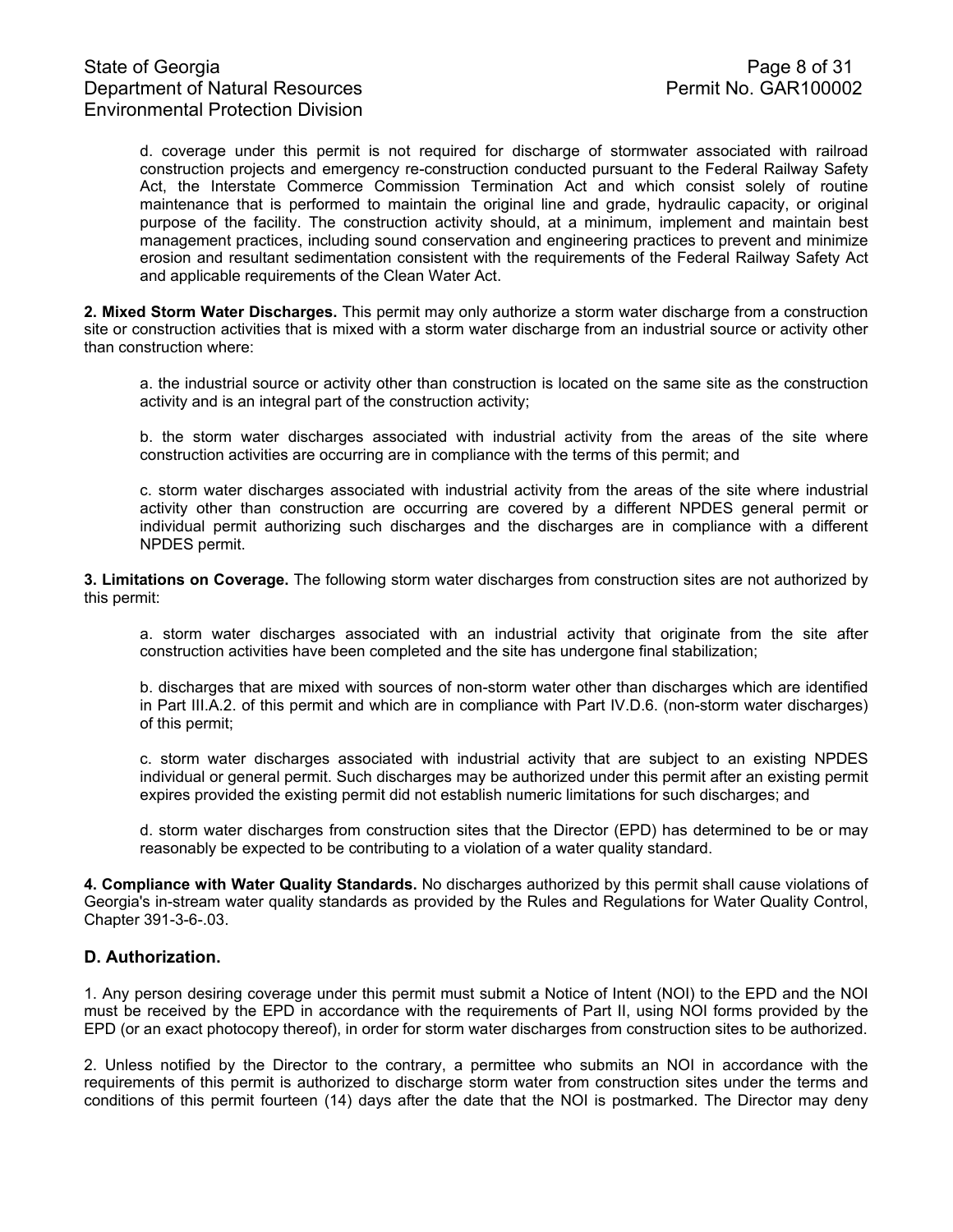## State of Georgia **Page 9 of 31** Department of Natural Resources **Permit No. GAR100002** Environmental Protection Division

coverage under this permit and require submittal of an application for an individual NPDES permit based on a review of the NOI or other information. Should the Director deny coverage under this permit, coverage under this permit is authorized until the date specified in the notice of denial by the Director.

3. Where a new permittee is to begin work on-site after an NOI for the facility/site has been submitted, that new permittee must submit a new NOI in accordance with Part II.

**E. Continuing Obligations of Permittees.** Unless and until responsibility for a site covered under this permit is properly terminated according to the terms of the permit, the initial permittee remains responsible for compliance with all applicable terms of the permit and for any violations of said terms.

## **Part II. NOTICE OF INTENT REQUIREMENTS**

#### **A. Deadlines for Notification.**

1. Except as provided in Part II.A.2., II.A.3. and II.A.5., Owners or Operators or both who intend to obtain coverage under this general permit for storm water discharges from a construction site (where construction activities begin after issuance of this permit), shall submit a Notice of Intent (NOI) in accordance with the requirements of this Part at least fourteen (14) days prior to the commencement of construction activities.

2. For sites where construction activities, subject to this permit, are occurring on the effective date of this permit, the Owner or Operator or both shall submit an NOI in accordance with the requirements of this part no later than sixty (60) days after the effective date of this permit.

3. A discharger is not precluded from submitting an NOI in accordance with the requirements of this part after the dates provided in Parts II.A.1. or II.A.2. of this permit. In such instances, EPD may bring an enforcement action for failure to submit an NOI in a timely manner or for any unauthorized discharges of storm water associated with construction activity that have occurred on or after the dates specified in Part II.A.1. and II.A.2.

4. Where an Owner or an Operator or both changes after an NOI has been filed, the subsequent Owner or Operator or both must file a new NOI in accordance with this Part, not later than seven (7) days before beginning work at the facility/site.

5. For sites where construction activities will result in land disturbance equal to or greater than one (1) acre that are required as a result of storm- or emergency-related repair work, the Owner or Operator or both shall notify the appropriate EPD district office within three (3) days of commencement of said construction activities. The Owner or Operator or both shall submit the NOI to the appropriate EPD district office as soon as possible after the stormor emergency-related event but no later than fourteen (14) days after the commencement of construction activities and shall submit the Plan in accordance with Part IV.A.8.

#### **B. Notice of Intent Contents.**

**1. Primary Permittee.** A single Notice of Intent for the primary permittee (i.e. one NOI signed by the Owner or the Operator or both) shall be signed in accordance with Part V.G. of this permit and shall include the following information:

a. The site/project name, GPS location of the beginning and end of each Phase in the form degrees/minutes/seconds as determined by GPS unit, city (if applicable) and county of the construction site for which the notification is submitted. The site location information must accurately locate the construction site;

b. The Operator's legal name, address, and telephone number; or the Owner's legal name, address, and telephone number;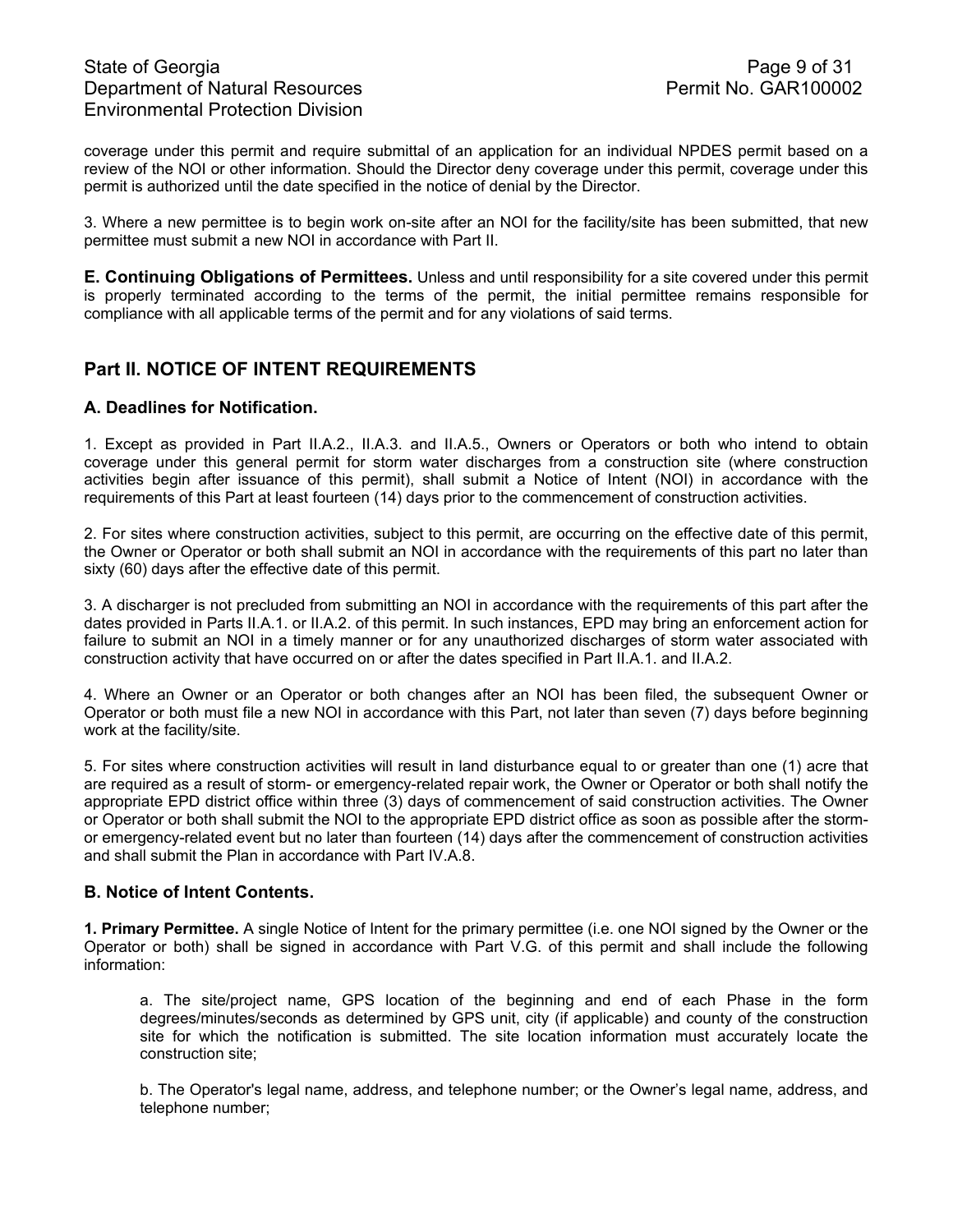c. The name and telephone number of the individual to whom the permittee has assigned the responsibility for the daily operational control (i.e., construction superintendent, etc.) of the site;

d. The name of the initial receiving water(s) or if unnamed, the first named blue line stream indicated on the appropriate USGS Topographic map, and when the discharge is through a municipal separate storm sewer system (MS4), the name of the local government operating the municipal separate storm sewer system and the name of the receiving water(s) which receives the discharge from the MS4, and the permittee's determination of whether the receiving water(s) supports warm water fisheries or is a trout stream as indicated in the Rules and Regulations for Water Quality Control, Chapter 391-3-6 at www.dnr.state.ga.us/dnr/environ.

e. An estimate of project start date and completion date, a schedule for the timing of the various construction activities, the number of acres of the site on which soil will be disturbed, and the surface water drainage area (if applicable). For projects that began on or before the effective date of this permit, the start date must be the actual start date of construction;

f. A certification that an Erosion, Sedimentation and Pollution Control Plan (Plan) has been prepared in accordance with Part IV of this permit, and that such Plan provides for compliance with this permit provided however, that for construction activities that began on or before the effective date of this permit, the certification shall state that a Plan will be prepared in accordance with Part IV of this permit, and that such Plan will provide for compliance with this permit;

g. The type of construction activity category (from those listed on the NOI) conducted at the site;

h. The location of the receiving water(s) or outfall(s) or a combination of receiving water(s) and outfall(s) to be monitored on a map or drawing of appropriate scale. When it is determined by the primary permittee that some or all of the outfall(s) will be monitored, the applicable nephelometric turbidity unit (NTU) selected from Appendix B (i. e. based upon the size of the infrastructure construction project and the surface water drainage area) must be shown for each outfall to be monitored. The following certification shall be signed in accordance with Part V.G. of this permit:

> "I certify that the receiving water(s) or the outfall(s) or a combination of receiving water(s) and outfall(s) will be monitored in accordance with the Erosion, Sedimentation and Pollution Control Plan."

i. For infrastructure projects disturbing more than 50 acres, which began after the effective date of this permit, include a single copy of the Erosion, Sedimentation, and Pollution Control Plan;

j. NOIs may be submitted for separate phases of projects with a total planned disturbance greater than 5.0 acres, provided that each phase shall not be less than 1.0 acre. Phased NOIs shall include all documentation required by this permit for each phase, including fees; and

k. Any other information specified on the NOI in effect at the time of submittal.

**2. Primary Permittee at Existing 1 - 5 Acre Sites.** For construction activities that began on or before the effective date of this permit which have planned disturbances between 1.0 and 5.0 acres, that have already passed mass grading and that will reach final stabilization within 180 days of the effective date of this permit, a single Notice of Intent for the primary permittee (i.e., one NOI signed by the Owner or the Operator or both) shall be signed in accordance with Part V.G. of this permit and shall include the following information:

a. The site/project name, GPS location of the beginning and end of each Phase in the form degrees/minutes/seconds as determined by GPS unit, subdivision name (if applicable), city (if applicable)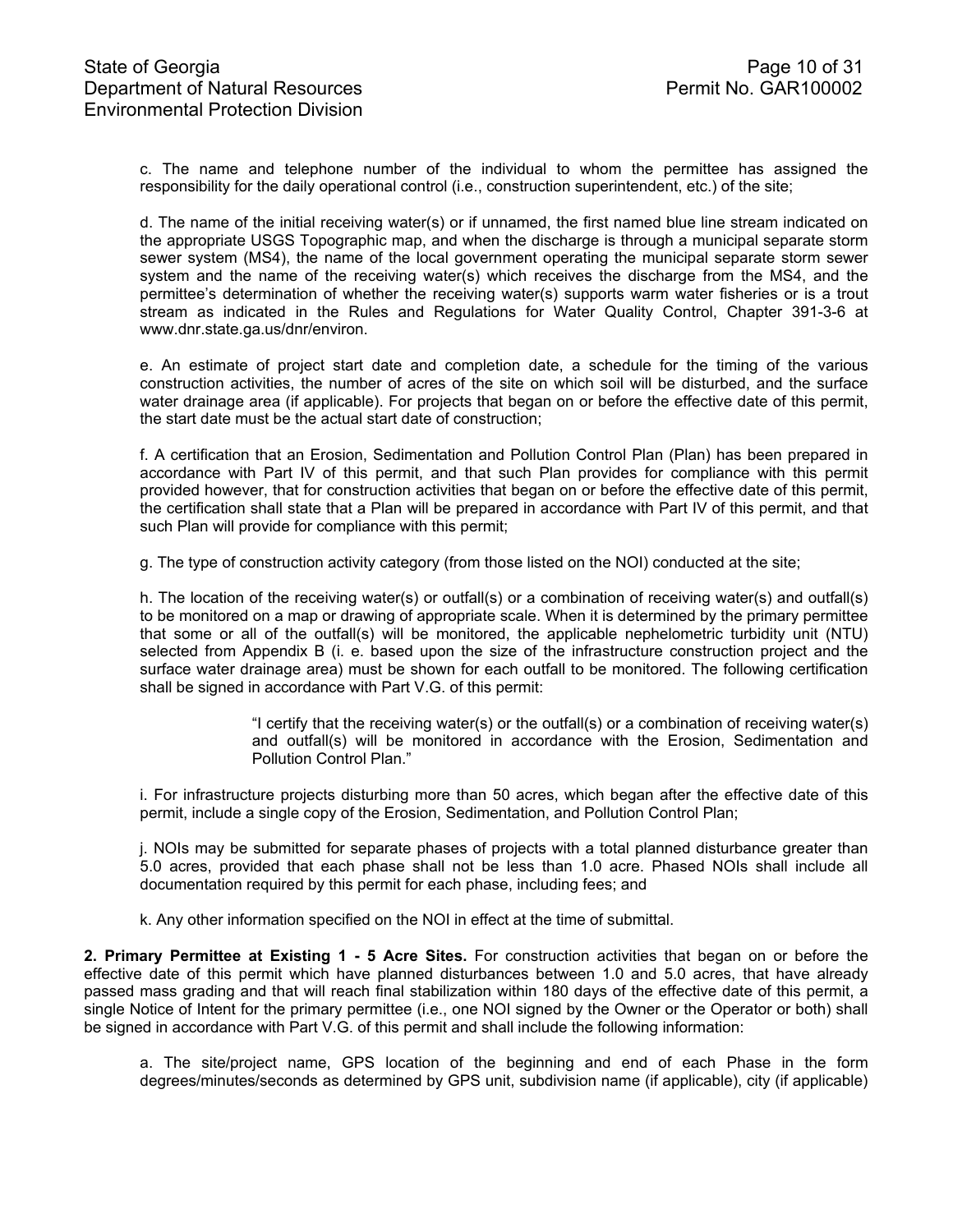and county of the construction site for which the notification is submitted. The site location information must accurately locate the construction site;

b. The Operator's legal name, address, and telephone number; or the Owner's legal name, address, and telephone number;

c. The name and telephone number of the individual to whom the permittee has assigned the responsibility for the daily operational control (i.e., construction superintendent, etc.) of the site;

d. The name of the initial receiving water(s) or if unnamed, the first named blue line stream indicated on the appropriate USGS Topographic map, and when the discharge is through a municipal separate storm sewer system (MS4), the name of the local government operating the municipal separate storm sewer system and the name of the receiving water(s) which receives the discharge from the MS4, and the permittee's determination of whether the receiving water(s) supports warm water fisheries or is a trout stream as indicated in the Rules and Regulations for Water Quality Control, Chapter 391-3-6.

e. The project start date and an estimate of the completion date, a schedule for the timing of the various construction activities, the number of acres of the site on which soil will be disturbed, and the surface water drainage area (if applicable);

f. The type of construction activity category (from those listed on the NOI) conducted at the site;

g. If the primary permittee makes the following certification there shall be no requirement to amend the Plan or implement an amended Plan. The following certification shall be signed in accordance with Part V.G. of this permit:

I certify that the construction activity for which I am submitting this NOI:

- 1. has been mass graded, and
- 2. is in compliance with the existing approved Erosion and Sedimentation Control Plan, and
- 3. that any applicable fees will be submitted, and
- 4. shall reach final stabilization within 180 days\* of the effective date of the permit.

\*If the construction activity for which the primary permittee has made the certification above will not meet the definition of final stabilization within 180 days of the effective date of the permit, the Plan shall be amended and submitted to EPD and the permittee shall comply with all requirements of this permit on the 181st day; and

h. Any other information specified on the NOI in effect at the time of submittal.

**C. Notice of Intent Submittal.** NOIs are to be submitted by *return receipt certified mail* (or similar service) to both the appropriate District office of the EPD according to the schedule in Appendix A of this permit and to the local Issuing Authority in jurisdictions authorized to issue a Land Disturbance Activity permit for the permittee's construction site pursuant to O.C.G.A. 12-7-1, et seq. If an electronic submittal service is provided by EPD then the NOI may be submitted electronically so long as a paper copy is also submitted by return receipt or similar service.

**D. Fees.** Any applicable fees shall be submitted by the **Primary Permittee** in accordance with Rules and Regulations for Water Quality Control (Rules) promulgated by the Board of Natural Resources. By submitting an NOI for coverage under this permit the primary permittee agrees to pay any fees required, now or in the future, by such Rules authorized under O.C.G.A. Section 12-5-23(a)(5)(A), which allows the Board of Natural Resources to establish a fee system. Fees may be assessed on land disturbing activity proposed to occur on or after the effective date of this permit and shall be paid in accordance with such Rules.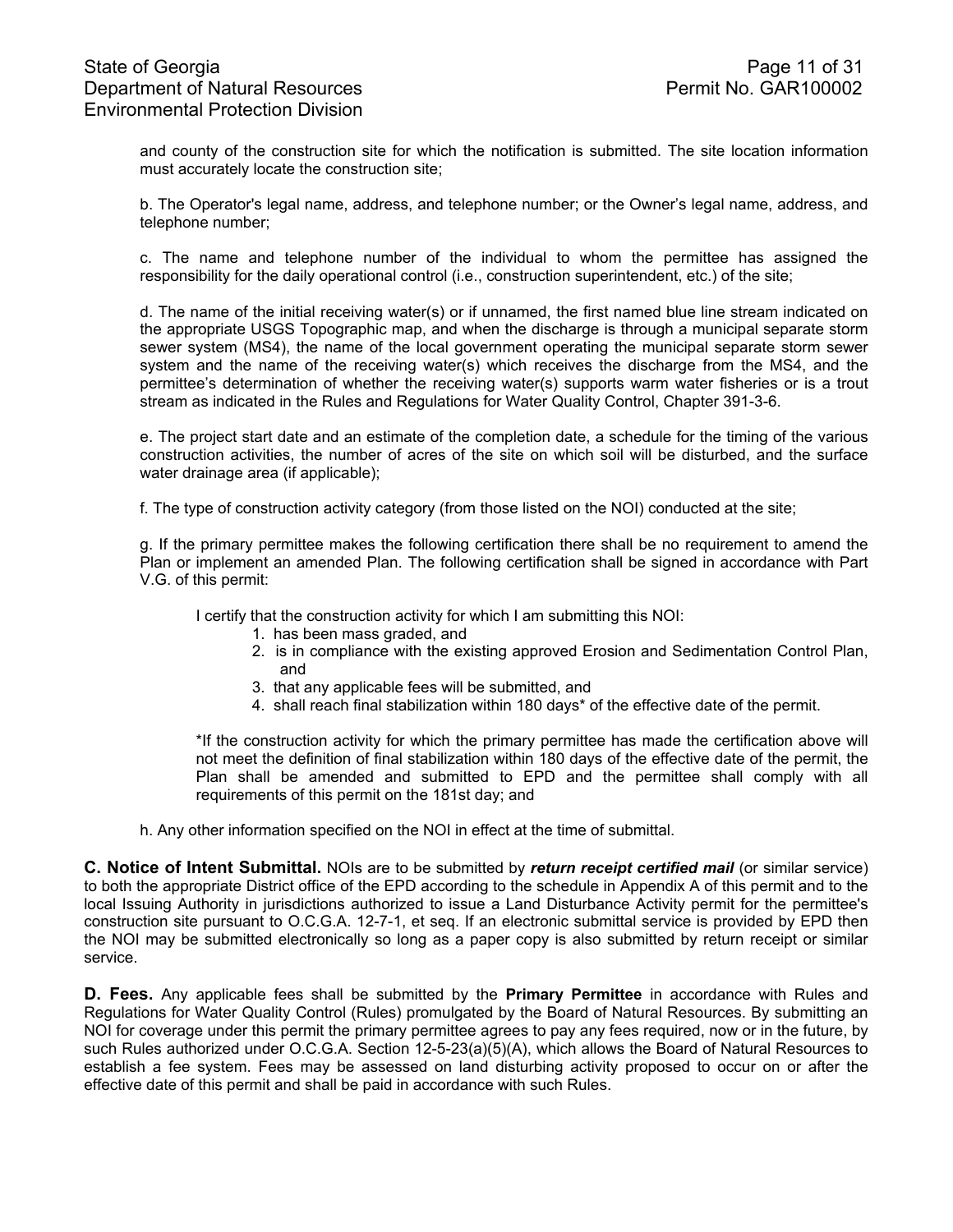**E. Renotification.** Upon issuance of a new or different general permit for some or all of the storm water discharges covered by this permit, the permittee is required to notify the EPD of their intent to be covered by the new or different general permit. The permittee must submit a new Notice of Intent in accordance with the notification requirements of the new or different general permit.

## **PART III. SPECIAL CONDITIONS, MANAGEMENT PRACTICES, PERMIT VIOLATIONS AND OTHER LIMITATIONS**

### **A. Prohibition on Non-Storm Water Discharges.**

1. Except as provided in Part I.C.2. and III.A.2., all discharges covered by this permit shall be composed entirely of storm water.

2. The following non-storm water discharges may be authorized by this permit provided the non-storm water component of the discharge is explicitly listed in the Erosion, Sedimentation and Pollution Control Plan and is in compliance with Part IV.D.6.: discharges from fire fighting activities; fire hydrant flushing; potable water sources including water line flushing; irrigation drainage; air conditioning condensate; springs; uncontaminated ground water; and foundation or footing drains where flows are not contaminated with process materials or pollutants.

### **B. Releases in Excess of Reportable Quantities.**

1. The discharge of hazardous substances or oil in the storm water discharge(s) from a site shall be prevented. This permit does not relieve the permittee of the reporting requirements of Georgia's Oil or Hazardous Material Spills or Releases Act (O.C.G.A. §§12-14-2, et seq.), 40 CFR Part 117 and 40 CFR Part 302. Where a release containing a hazardous substance in an amount equal to or in excess of a reporting quantity established under either Georgia's Oil or Hazardous Material Spills or Releases Act (O.C.G.A. §§12-14-2, et seq.), 40 CFR 117 or 40 CFR 302 occurs during a 24 hour period, the permittee is required to notify EPD at (404) 656-4863 or (800) 241-4113 and the National Response Center (NRC) at (800) 424-8802 in accordance with the requirements of Georgia's Oil or Hazardous Material Spills or Releases Act (O.C.G.A. §§12-14-2, et seq.), 40 CFR 117 and 40 CFR 302 as soon as he/she has knowledge of the discharge.

This permit does not authorize the discharge of hazardous substances or oil resulting from an on-site spill.

### **C. Management Practices and Permit Violations.**

1. Best management practices, as set forth in this permit, are required for all construction activities, and must be implemented in accordance with the design specifications contained in the "Manual for Erosion and Sediment Control in Georgia" (Manual) published by the State Soil and Water Conservation Commission as of January 1 of the year in which the land-disturbing activity was permitted to prevent or reduce the pollution of waters of Georgia. Proper design, installation, and maintenance of best management practices shall constitute a complete defense to any action by the Director or to any other allegation of noncompliance with Part III.C.3. and Part III.C.4.

2. Failure to properly design, install, or maintain best management practices shall constitute a violation of this permit for each day on which such failure occurs. BMP maintenance as a result of the permittee's routine inspections shall not be considered a violation for the purposes of this paragraph. If during the course of the permittees routine inspection BMP failures are observed which have resulted in sediment deposition into Waters of the State, the permittee shall correct the BMP failures and shall submit a summary of the violations to EPD in accordance with Part V.A.2. of this permit.

3. A discharge of storm water runoff from disturbed areas where best management practices have not been properly designed, installed, and maintained shall constitute a separate violation for each day on which such discharge results in the turbidity of receiving water(s) being increased by more than ten (10) nephelometric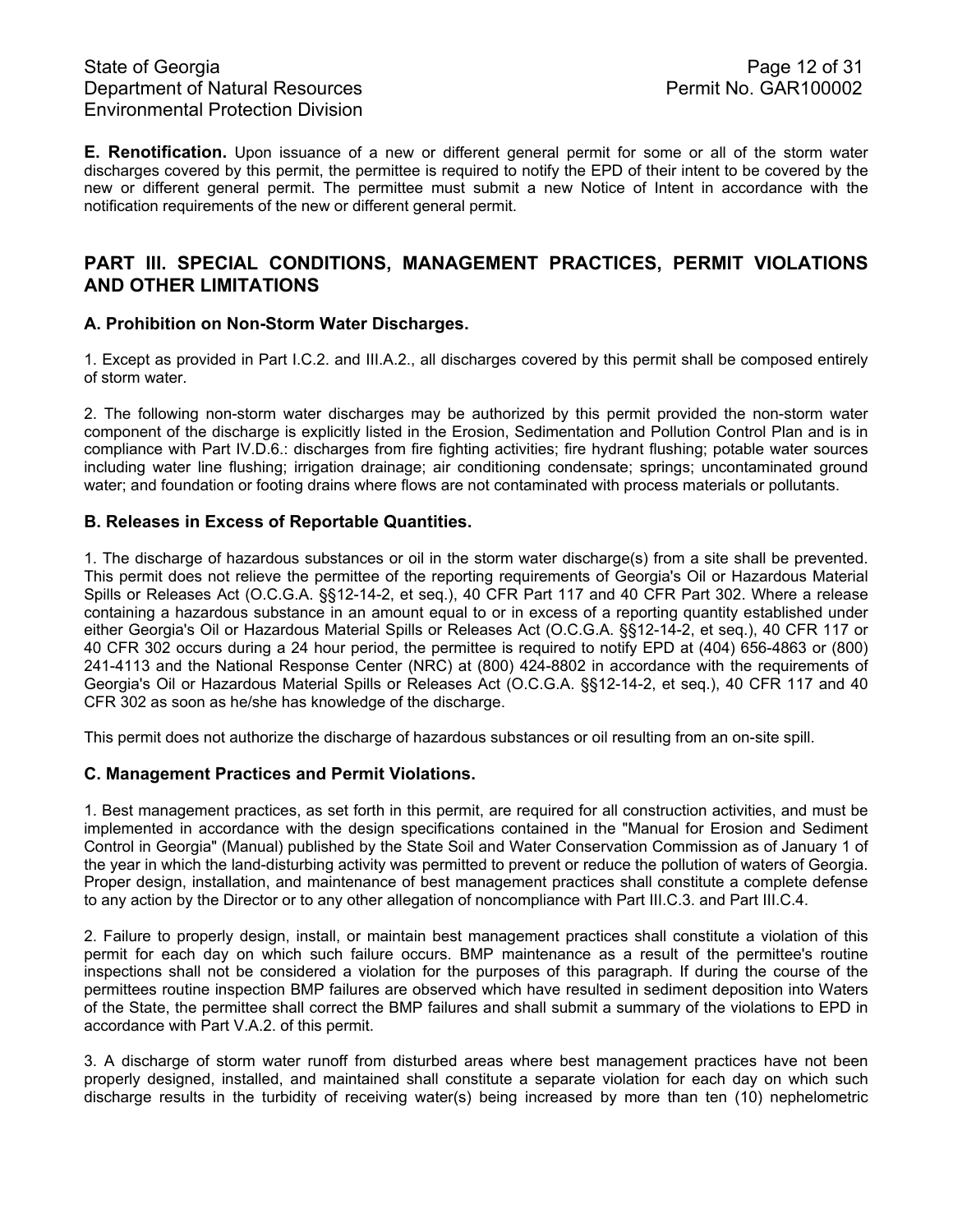# State of Georgia **Page 13 of 31** Department of Natural Resources **Permit No. GAR100002** Environmental Protection Division

turbidity units for waters classified as trout streams or more than twenty-five (25) nephelometric turbidity units for waters supporting warm water fisheries, regardless of a permittee's certification under Part II.B.1.i.

4. When the permittee has elected to monitor outfall(s), the discharge of storm water runoff from disturbed areas where best management practices have not been properly designed, installed, and maintained shall constitute a separate violation for each day on which such condition results in the turbidity of the discharge exceeding the value selected from Appendix B applicable to the facility or infrastructure construction. As set forth therein, the nephelometric turbidity unit (NTU) value shall be selected from Appendix B based upon the size of the facility or infrastructure construction, the surface water drainage area and whether the receiving water(s) supports warm water fisheries or is a trout stream as indicated in the Rules and Regulations for Water Quality Control, Chapter 391-3-6 at www.dnr.state.ga.us/dnr/environ.

# **Part IV. EROSION, SEDIMENTATION AND POLLUTION CONTROL PLAN**

An Erosion, Sedimentation and Pollution Control Plan (Plan) shall be designed, installed and maintained for the entire construction activity covered by this permit. The Erosion, Sedimentation and Pollution Control Plan must be prepared by a design professional as defined by this permit. After December 31, 2006, all persons involved in Plan preparation shall have completed the appropriate certification course, pursuant to 12-7-19 (b), approved by the State Soil and Water Conservation Commission. The design professional preparing the Plan must include in the Plan and sign in accordance with Part V.G. of this permit the following certification:

"I certify that the permittee's Erosion, Sedimentation and Pollution Control Plan provides for an appropriate and comprehensive system of best management practices required by the Georgia Water Quality Control Act and the document "Manual for Erosion and Sediment Control in Georgia" (Manual) published by the State Soil and Water Conservation Commission as of January 1 of the year in which the land-disturbing activity was permitted, provides for the sampling of the receiving water(s) or the sampling of the storm water outfalls and that the designed system of best management practices and sampling methods is expected to meet the requirements contained in the General NPDES Permit No. GAR 100002."

The Plan shall include any additional certifications regarding the design professional's site visit in accordance with the Rules for Erosion and Sedimentation Control promulgated by the Board of Natural Resources.

The Plan shall include, as a minimum, best management practices, including sound conservation and engineering practices to prevent and minimize erosion and resultant sedimentation, which are consistent with, and no less stringent than, those practices contained in the "Manual for Erosion and Sediment Control in Georgia" (Manual) published by the State Soil and Water Conservation Commission as of January 1 of the year in which the landdisturbing activity was permitted and O.C.G.A. 12-7-6, as well as the following:

(i). Except as provided in Part IV.(iii). below, no construction activities shall be conducted within a 25 foot buffer along the banks of all state waters, as measured horizontally from the point where vegetation has been wrested by normal stream flow or wave action, except where the Director has determined to allow a variance that is at least as protective of natural resources and the environment in accordance with the provisions of O.C.G.A. 12-7- 6, or where a drainage structure or a roadway drainage structure must be constructed, provided that adequate erosion control measures are incorporated in the project plans and specifications and are implemented. The buffer shall not apply to the following land-disturbing activities, provided that they occur at an angle, as measured from the point of crossing, within 25 degrees of perpendicular to the stream; cause a width of disturbance of not more than 50 feet within the buffer; and adequate erosion control measures are incorporated into the project plans and specifications and are implemented: (1) stream crossings for water lines or (2) stream crossings for sewer lines;

(ii). No construction activities shall be conducted within a 50 foot buffer, as measured horizontally from the point where vegetation has been wrested by normal stream flow or wave action, along the banks of any state waters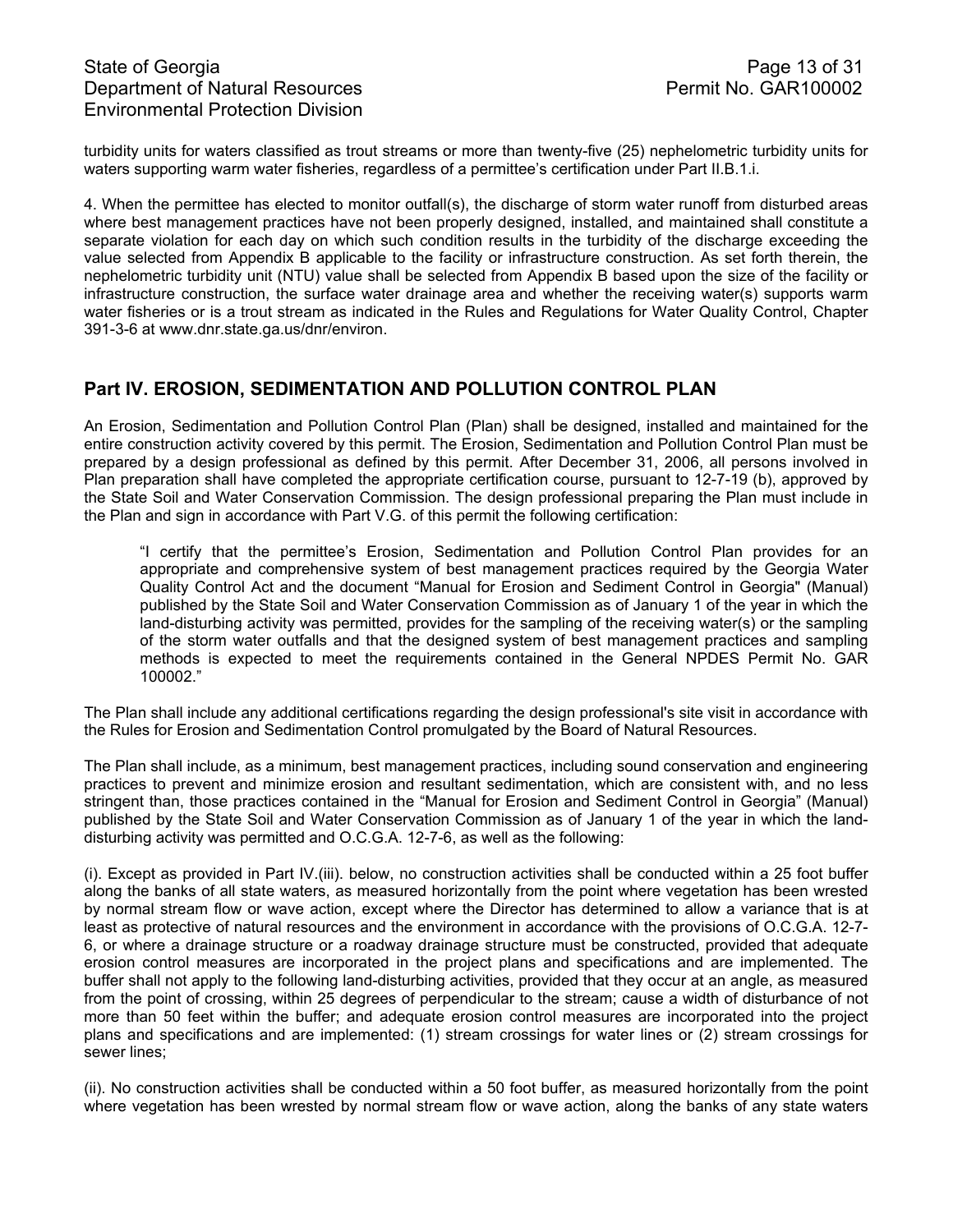# State of Georgia Page 14 of 31<br>Department of Natural Resources Permit No. GAR100002 Department of Natural Resources Environmental Protection Division

classified as 'trout streams' except when approval is granted by the Director for alternate buffer requirements in accordance with the provisions of O.C.G.A. 12-7-6, or where a roadway drainage structure must be constructed; provided, however, that small springs and streams classified as 'trout streams' which discharge an average annual flow of 25 gallons per minute or less shall have a 25 foot buffer or they may be piped, at the discretion of the permittee, pursuant to the terms of a rule providing for a general variance promulgated by the Board of Natural Resources including notification of such to EPD and the local issuing authority of the location and extent of the piping and prescribed methodology for minimizing the impact of such piping and for measuring the volume of water discharged by the stream. Any such pipe must stop short of the downstream permittee's property, and the permittee must comply with the buffer requirement for any adjacent trout streams. The buffer shall not apply to the following land-disturbing activities, provided that they occur at an angle, as measured from the point of crossing, within 25 degrees of perpendicular to the stream; cause a width of disturbance of not more than 50 feet within the buffer; and adequate erosion control measures are incorporated into the project plans and specifications and are implemented: (1) stream crossings for water lines or (2) stream crossings for sewer lines; and

(iii). Except as provided above, for buffers required pursuant to Part IV.(i). and (ii)., no construction activities shall be conducted within a buffer and a buffer shall remain in its natural, undisturbed, state of vegetation until all landdisturbing activities on the construction site are completed. Between the time final stabilization of the site is achieved and upon the submittal of a Notice of Termination, a buffer may be thinned or trimmed of vegetation as long as a protective vegetative cover remains to protect water quality and aquatic habitat and a natural canopy is left in sufficient quantity to keep shade on the stream bed.

 The Erosion, Sedimentation and Pollution Control Plan shall identify all potential sources of pollution which may reasonably be expected to affect the quality of storm water discharges from the construction site or infrastructure construction. In addition, the Plan shall describe and the applicable permittee shall ensure the implementation of practices which will be used to reduce the pollutants in storm water discharges associated with construction activity at the site and to assure compliance with the terms and conditions of this permit. The applicable permittee must implement and maintain the provisions of the Plan required under this part as a condition of this permit.

Except as provided in Part IV.A.2. and Part IV.A.3., a single Erosion, Sedimentation and Pollution Control Plan must be prepared by the primary permittee for the infrastructure construction project.

### **A. Deadlines for Plan Preparation and Compliance.**

1. Except as provided in Part IV.A.2., Part IV.A.3., Part IV.A.4. and Part IV.A.8 the Erosion, Sedimentation and Pollution Control Plan shall be completed prior to submitting the NOI and prior to conducting any construction activity by any permittee.

2. For construction activities that began on or before the effective date of this permit and were subject to regulation under the previous general permit, the primary permittee(s) shall either continue to operate under their existing Plan and Comprehensive Monitoring Program (CMP) with the exception of the CMP's turbidity sampling requirements, but must comply with the sampling requirements of Part IV.D.5., or shall continue to operate under their existing Plan and CMP, with the exception of the CMP's turbidity sampling requirements, until the Plan is amended and is in compliance with this permit. If the Plan is to be amended, the primary permittee shall be responsible for preparing and implementing an amended Plan, if applicable, for their applicable portion of the site or facility in accordance with this permit within sixty (60) days of the effective date of the permit.

3. For construction activities disturbing 250 acres or greater that began on or before the effective date of this permit and were not subject to regulation under the previous general permit, the primary permittee(s), shall be responsible for preparing an amended Plan for their applicable portion of the site or facility in accordance with this permit within sixty (60) days, and shall implement the applicable Plan within ninety (90) days of the effective date of this permit.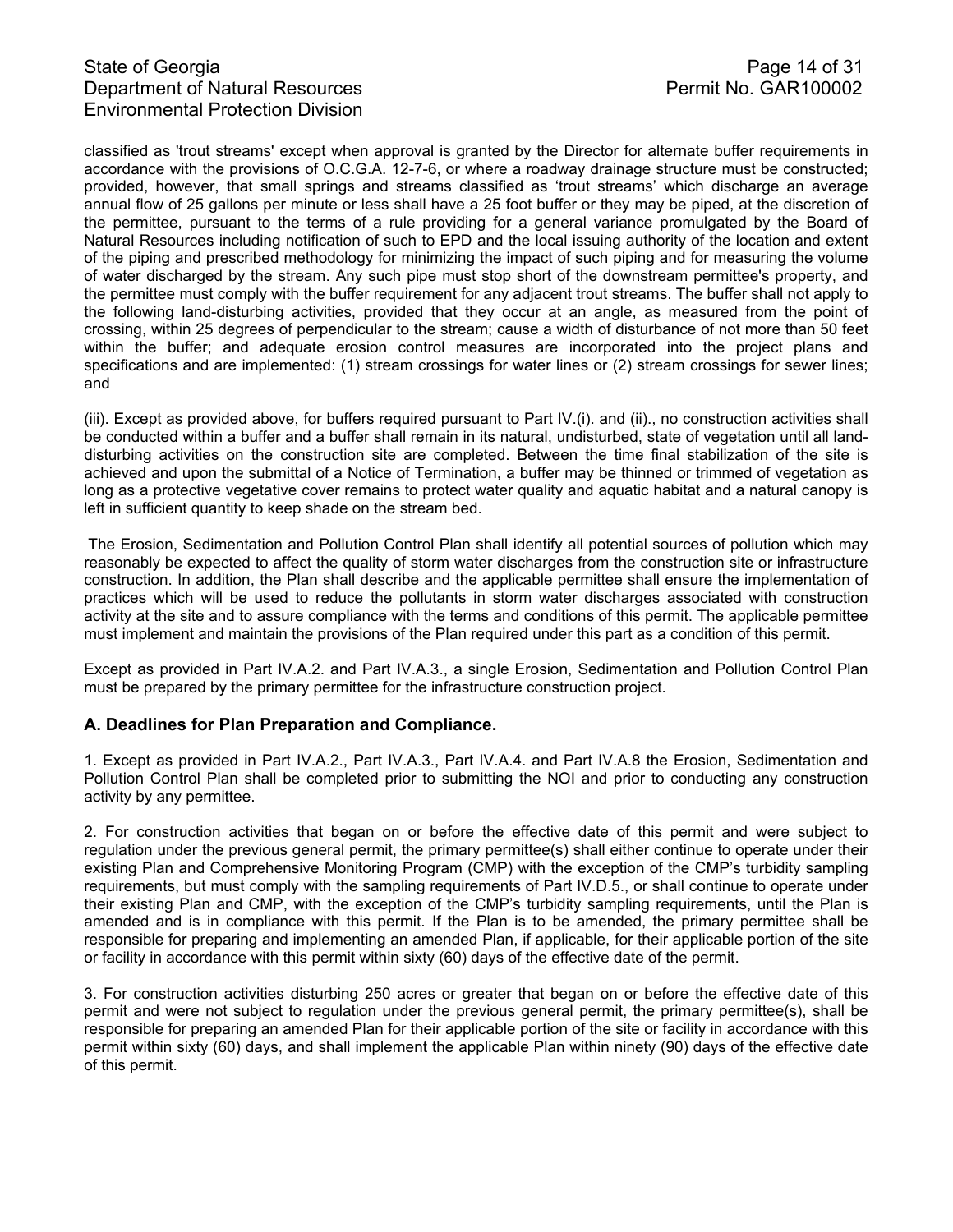4 For construction activities that began on or before the effective date of this permit which have planned disturbances between 1.0 and 5.0 acres that have already passed mass grading, there shall be no requirement to amend the Plan or implement an amended Plan if the primary permittee submits an NOI in accordance with Part II.B.2.

5. For construction activities that begin after the effective date of this permit, the primary permittee shall be required to prepare the Plan for that phase of the infrastructure development that corresponds with the NOI being submitted and the primary permittee(s) shall implement the Plan on or before the day construction activities begin.

#### 6. Additional Plan Submittals.

a. In order for EPD to review Plans for deficiencies in identification of waters of the State or stream buffer variance requirements both of the following submissions are required, regardless of site size:

(i) for all projects which begin after the effective date of this permit, in a jurisdiction where there is no certified local issuing authority, a single copy of the Plan must be submitted to EPD's Water Protection Branch concurrent with the NOI submittal to the appropriate EPD District office.

(ii) for all projects which begin after the effective date of this permit, in a jurisdiction where there is no certified local issuing authority, a single copy of the NOI and a single copy of the Plan shall also be submitted to the appropriate local Soil and Water Conservation District Office for their records.

b. For sites that are equal to or greater than 50 acres of disturbed area, regardless of the existence of a certified local issuing authority in the jurisdiction, one of the following submissions is also required:

(i) for all projects which begin after the effective date of this permit a single copy of the NOI and a single copy of the Plan shall be submitted to the appropriate EPD District Office.

(ii) for all projects which began on or before the effective date of this permit single copy of the NOI and a single copy of the Plan, if amended, shall be submitted to the appropriate EPD District Office.

7. For infrastructure projects that begin construction activity after the effective date of this permit, the primary permittee must retain the design professional who prepared the Erosion, Sedimentation and Pollution Control Plan, except when the primary permittee has requested in writing and EPD has agreed to an alternate design professional, to inspect the installation of the control measures (BMPs) which the design professional designed within seven (7) days after the initial construction activities commence. For construction activities where construction began on or before the effective date of this permit, this inspection is to occur within seven (7) days after the Plan has been implemented. The design professional shall determine if these BMPs have been installed and are being maintained as designed. The design professional shall report the results of the inspection to the primary permittee within seven (7) days and the permittee must correct all deficiencies within two (2) business days of receipt of the inspection report from the design professional unless weather related site conditions are such that additional time is required.

8. For storm- or emergency-related repair work, the permittee shall implement appropriate BMPs and qualified personnel (provided by the primary permittee) shall inspect at least once every seven (7) calendar days and within 24 hours of the end of a storm that is 0.5 inches or greater. If the storm- or emergency-related repair work will not be completed within sixty (60) days of commencement of construction activity, a single copy of the Plan shall be submitted to EPD and the permittee shall comply with all requirements of this permit on the sixty-first (61st) day.

### **B. Signature and Plan Review.**

1. The Erosion, Sedimentation and Pollution Control Plan shall be signed in accordance with Part V.G., and be retained on the site (or, if not possible, at a readily accessible location) which generates the storm water discharge in accordance with Part IV.E. of this permit.

2. The primary permittee shall make Plans available upon request to the EPD; to designated officials of the local government reviewing soil erosion and sediment control plans, grading plans, or storm water management plans; or in the case of a storm water discharge associated with construction activity which discharges through a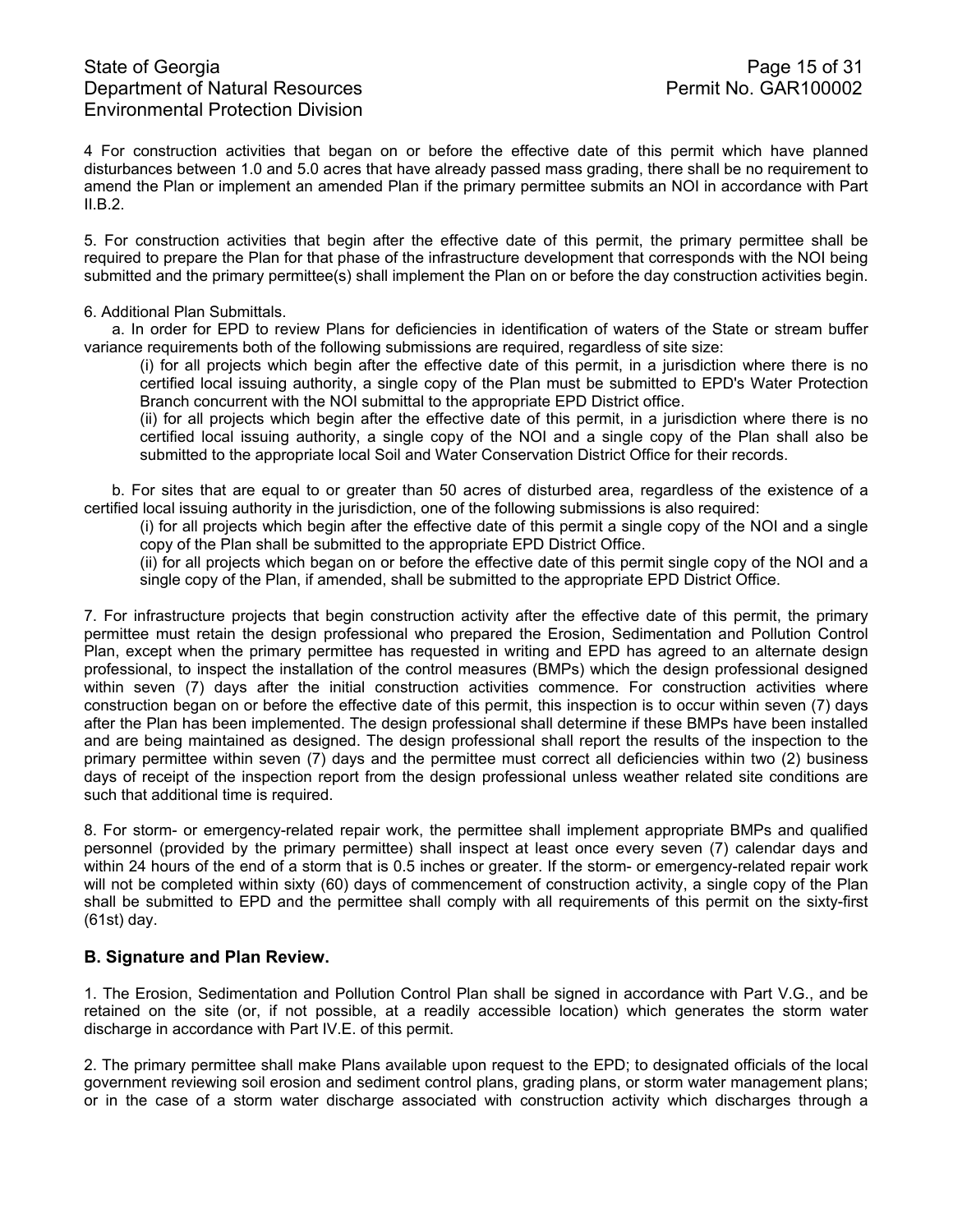# State of Georgia **Page 16 of 31** Department of Natural Resources **Permit No. GAR100002** Environmental Protection Division

municipal separate storm sewer system with an NPDES permit, to the local government operating the municipal separate storm sewer system.

3. EPD may notify the primary permittee at any time that the Plan does not meet one or more of the minimum requirements of this Part. Within seven (7) days of such notification (or as otherwise provided by EPD), the primary permittee shall make the required changes to the Plan and shall submit to EPD either the amended Plan or a written certification that the requested changes have been made.

**C. Keeping Plans Current.** The primary permittee(s), as applicable, who began construction on or before the effective date of this permit shall amend their Plan whenever there is a change in design, construction, operation, or maintenance, which has a significant effect on BMPs with a hydraulic component, i.e., those BMPs where the design is based upon rainfall intensity, duration and return frequency of storms or on the potential for the discharge of pollutants to the waters of Georgia and which has not otherwise been addressed in the Plan, if the Plan proves to be ineffective in eliminating or significantly minimizing pollutants from sources identified under Part IV.D.2 of this permit, or if the Plan proves to be ineffective in achieving the general objectives of controlling pollutants in storm water discharges associated with construction activity. Amendments to the Plan must be certified by a design professional as provided in this permit.

**D. Contents of Plan.** The Erosion, Sedimentation and Pollution Control Plan shall include, as a minimum, best management practices, including sound conservation and engineering practices to prevent and minimize erosion and resultant sedimentation, which are consistent with, and no less stringent than, those practices contained in the "Manual for Erosion and Sediment Control in Georgia" (Manual) published by the State Soil and Water Conservation Commission as of January 1 of the year in which the land-disturbing activity was permitted, as well as the following:

**1. Site description.** Each Plan shall provide a description of pollutant sources and other information as indicated:

a. A description of the nature of the construction activity;

b. A description and chart or timeline of the intended sequence of major activities which disturb soils for major portions of the site (i.e., initial perimeter BMPs, clearing and grubbing activities, excavation activities, grading activities, infrastructure activities, immediate and final stabilization activities);

c. Estimates of the total area of the site and the total area of the site that is expected to be disturbed by excavation, grading, or other activities;

d. An estimate of the runoff coefficient or peak discharge flow of the site prior to the construction activities and after construction activities are completed and existing data describing the soil or the quality of any discharge from the site;

e. A site map or series of drawings indicating drainage patterns and approximate slopes anticipated after major grading activities, areas of soil disturbance, an outline of areas which are not to be disturbed, the location of major structural and nonstructural controls identified in the Plan, the location of areas where stabilization practices are expected to occur, surface waters (including wetlands), and locations where storm water is discharged to a surface water; and

f. Identify the receiving water(s) and areal extent of wetland acreage at the site;

**2. Controls.** Each Plan shall include a description of appropriate controls and measures that will be implemented at the construction site including: (1) initial perimeter control BMPs, (2) intermediate grading and drainage BMPs, and (3) final BMPs. The Plan will include appropriate staging and access requirements for construction equipment. The Plan will clearly describe for each major activity identified in Part IV.D.1.b. appropriate control measures and the timing during the construction process that the measures will be implemented. The description and implementation of controls shall address the following minimum components: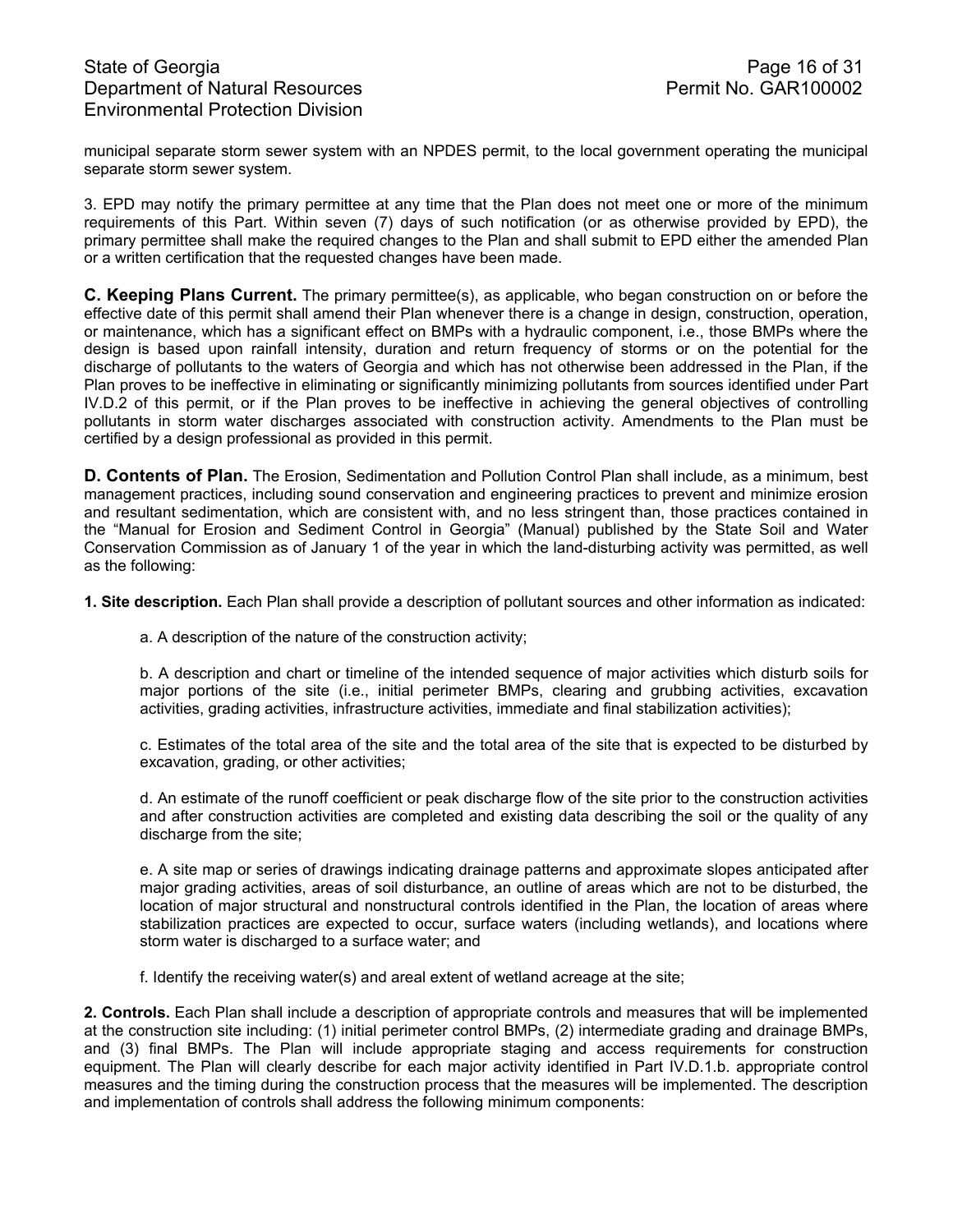a. Erosion and sediment controls.

(1). Stabilization measures. A description of interim and permanent stabilization measures, including site-specific scheduling of the implementation of the measures. Site plans should ensure that existing vegetation is preserved and that disturbed portions of the site are stabilized. Stabilization measures may include: temporary seeding, permanent seeding, mulching, geotextiles, sod stabilization, vegetative buffer strips, protection of trees, preservation of mature vegetation, and other appropriate measures. A record of the dates when major grading activities occur, when construction activities temporarily or permanently cease on a portion of the site, and when stabilization measures are initiated shall be included in the Plan. Except as provided in paragraphs IV.D.2.(a).(1).(a). and (b). below, stabilization measures shall be initiated as soon as practicable in portions of the site where construction activities have temporarily or permanently ceased, but in no case more than 14 days after the construction activity in that portion of the site has temporarily or permanently ceased.

(a). Where the initiation of stabilization measures by the 14th day after construction activity temporarily or permanently cease is precluded by snow cover or other adverse weather conditions, stabilization measures shall be initiated as soon as practicable.

(b). Where construction activity will resume on a portion of the site within 21 days from when activities ceased, (e.g. the total time period that construction activity is temporarily ceased is less than 21 days) then stabilization measures do not have to be initiated on that portion of site by the 14th day after construction activity temporarily ceased.

(2). Structural practices. A description of structural practices to divert flows from exposed soils, store flows or otherwise limit runoff and the discharge of pollutants from exposed areas of the site to the degree attainable. Such practices may include silt fences, earth dikes, drainage swales, sediment traps, check dams, subsurface drains, pipe slope drains, level spreaders, storm drain inlet protection, rock outlet protection, reinforced soil retaining systems, gabions, and temporary or permanent sediment basins. Structural practices should be placed on upland soils to the degree attainable. The installation of these devices may be subject to Section 404 of the CWA.

(3). Sediment basins. For common drainage locations a temporary (or permanent) sediment basin providing at least 1800 cubic feet (67 cubic yards) of storage per acre drained, or equivalent control measures, shall be provided until final stabilization of the site. The 1800 cubic feet (67 cubic yards) of storage area per acre drained does not apply to flows from off-site areas and flows from on-site areas that are either undisturbed or have undergone final stabilization where such flows are diverted around both the disturbed area and the sediment basin. For drainage locations where a temporary sediment basin providing at least 1800 cubic feet (67 cubic yards) of storage per acre drained, or equivalent controls is not attainable, sediment traps, silt fences, or equivalent sediment controls are required for all side slope and down slope boundaries of the construction area. When the sediment fills to a volume at most of 22 cubic yards per acre for each acre of drainage area, the sediment shall be removed to restore the original design volume. This sediment must be properly disposed. Sediment basins may not be appropriate at some construction projects. Careful consideration must be used to determine when a sediment basin is not to be used and a written rationale explaining the decision not to use sediment basins must be included in the Plan.

(4). High performance BMPs. The use of infiltration trenches, seep berms, sand filters, dry wells, polyacrylamide, etc. for minimizing point source discharges except for large rainfall events is encouraged.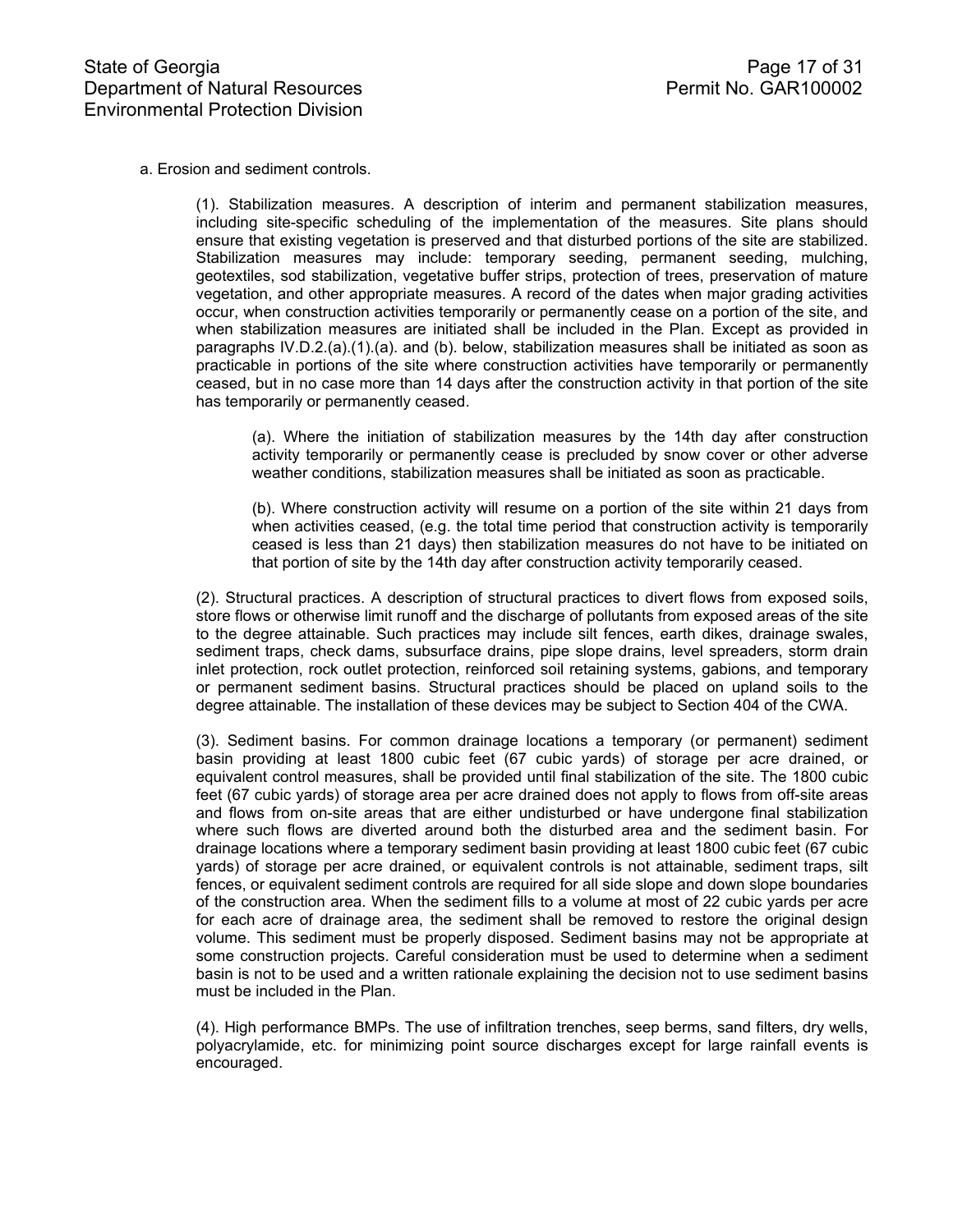b. Storm water management. A description of measures that will be installed during the construction process to control pollutants in storm water discharges that will occur after construction operations have been completed. Structural measures should be placed on upland soils to the degree attainable. The installation of these devices may be subject to Section 404 of the CWA. This permit only addresses the installation of storm water management measures, and not the ultimate operation and maintenance of such structures after the construction activities have been completed and the site has undergone final stabilization. Operators are only responsible for the installation and maintenance of storm water management measures prior to final stabilization of the site, and are not responsible for maintenance after storm water discharges associated with construction activity have been eliminated from the site.

(1). Such practices may include: storm water detention structures (including wet ponds); storm water retention structures; flow attenuation by use of open vegetated swales and natural depressions; infiltration of runoff on-site; and sequential systems (which combine several practices). The Plan shall include an explanation of the technical basis used to select the practices to control pollution where flows exceed pre-development levels.

(2). Velocity dissipation devices shall be placed at discharge locations and along the length of any outfall channel for the purpose of providing a non-erosive velocity flow from the structure to a water course so that the natural physical and biological characteristics and functions are maintained and protected [e.g. no significant changes in the hydrological regime of the receiving water(s).

c. Other controls.

(1). Waste disposal. Solid materials, including building materials, shall not be discharged to waters of the State, except as authorized by a Section 404 permit.

(2). Off-site vehicle tracking of dirt, soils, and sediments and the generation of dust shall be minimized or eliminated to the maximum extent practical. The Plan shall include the best management practice to be implemented at the site or construction activity.

(3). All permittees shall ensure and demonstrate that their Plan is in compliance with applicable State and/or local waste disposal, sanitary sewer or septic system regulations.

(4). The Plan shall include best management practices for the remediation of all petroleum spills and leaks as appropriate.

#### **3. Inspections.**

a. Permittee requirements.

(1). Each day when any type of construction activity has taken place at a primary permittee's site, qualified personnel provided by the primary permittee shall inspect: (a) all areas at the primary permittee's site where petroleum products are stored, used, or handled for spills and leaks from vehicles and equipment; (b) all locations at the primary permittee's site where vehicles enter or exit the site for evidence of off-site sediment tracking; and (c) measure rainfall once each twentyfour hour period at the site. These inspections must be conducted until a Notice of Termination is submitted.

(2). Qualified personnel (provided by the primary permittee) shall inspect at least once every fourteen (14) calendar days and within 24 hours of the end of a storm that is 0.5 inches or greater the following: (a) disturbed areas of the primary permittee's construction site that have not undergone final stabilization; (b) areas used by the primary permittee for storage of materials that are exposed to precipitation that have not undergone final stabilization; and (c) structural control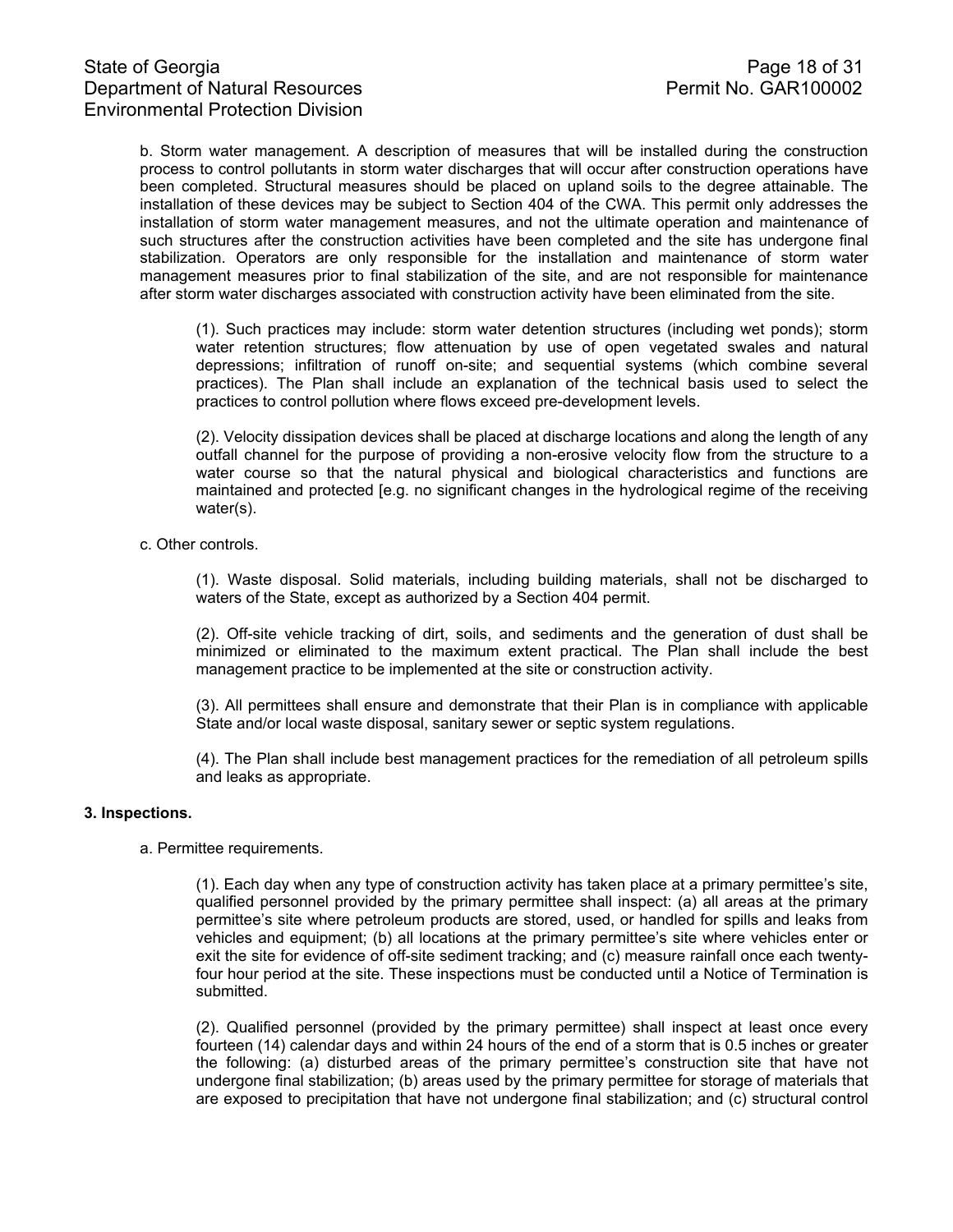measures. Erosion and sediment control measures identified in the Plan applicable to the primary permittee's site shall be observed to ensure that they are operating correctly. Where discharge locations or points are accessible, they shall be inspected to ascertain whether erosion control measures are effective in preventing significant impacts to receiving water(s). For areas of a site that have undergone final stabilization, the permittee must comply with Part IV.D.3.a.(3). These inspections must be conducted until a Notice of Termination is submitted.

(3). Qualified personnel (provided by the primary permittee) shall inspect at least once per month during the term of this permit (i.e., until a Notice of Termination is received by EPD) the areas of the site that have undergone final stabilization. These areas shall be inspected for evidence of, or the potential for, pollutants entering the drainage system and the receiving water(s). Erosion and sediment control measures identified in the Plan shall be observed to ensure that they are operating correctly. Where discharge locations or points are accessible, they shall be inspected to ascertain whether erosion control measures are effective in preventing significant impacts to receiving water(s).

(4). Based on the results of each inspection, the site description and the pollution prevention and control measures identified in the Erosion, Sedimentation and Pollution Control Plan, the Plan shall be revised as appropriate not later than seven (7) calendar days following each inspection. Implementation of such changes shall be made as soon as practical but in no case later than seven (7) calendar days following each inspection.

(5). A report summarizing the scope of each inspection and the name(s) of personnel making each inspection, the date(s) of each inspection, major observations relating to the implementation of the Erosion, Sedimentation and Pollution Control Plan and actions taken in accordance with Part IV.D.3.a.(4) of the permit shall be made and retained at the site or be readily available at a designated alternate location until the entire site or that portion of a construction project that has been phased has undergone final stabilization and a Notice of Termination is submitted to EPD. Such reports shall identify any incidents of non-compliance. Where the report does not identify any incidents of non-compliance, the report shall contain a certification that the facility is in compliance with the Erosion, Sedimentation and Pollution Control Plan and this permit. The report shall be signed in accordance with Part V.G. of this permit.

**4. Maintenance.** A description of procedures to ensure the timely maintenance of vegetation, erosion and sediment control measures and other protective measures identified in the site plan in good and effective operating condition.

**5. Sampling Requirements.** This permit requires the monitoring of nephelometric turbidity in receiving water(s) or outfalls in accordance with this permit. The following procedures constitute EPD's guidelines for sampling turbidity.

a. *Sampling Requirements* shall include the following:

(1) A USGS topographic map, a topographic map or a drawing (referred to as a topographic map) that is a scale equal to or more detailed than a 1:24000 map showing the location of the infrastructure construction; (a) the location of all perennial and intermittent streams and other water bodies as shown on a USGS topographic map, and all other perennial and intermittent streams and other water bodies located during mandatory field verification, into which the storm water is discharged and (b) the receiving water and/or outfall sampling locations for each representative stormwater outfall. When the permittee has chosen to use a USGS topographic map and the receiving water(s) is not shown on the USGS topographic map, the location of the receiving water(s) must be hand-drawn on the USGS topographic map from where the storm water(s) enters the receiving water(s) to the point where the receiving water(s) combines with the first blue line stream shown on the USGS topographic map;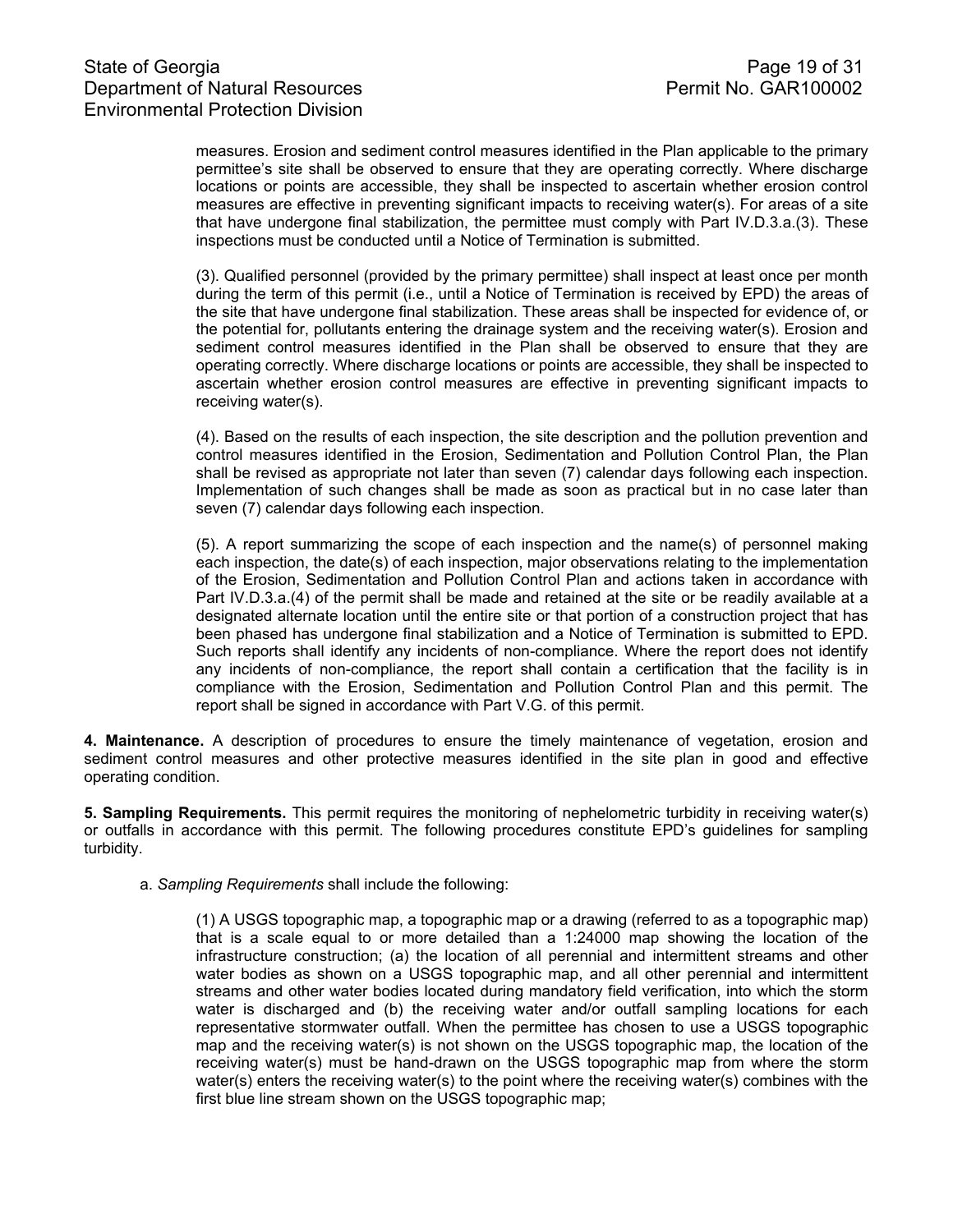(2). the analytical method used to collect and analyze the samples including quality control/quality assurance procedures. This narrative must include precise sampling methodology for each sampling location;

(3). when the permittee has determined that some or all outfalls will be monitored, a rationale must be included for the NTU limit(s) selected from Appendix B. This rationale must include the size of the facility or infrastructure construction, the calculation of the size of the surface water drainage area, and the type of receiving water(s) (i.e., trout stream or supporting warm water fisheries); and

(4). any additional information EPD determines necessary to be part of the Plan. EPD will provide written notice to the permittee of the information necessary and the time line for submittal.

b. *Sample Type.* All sampling shall be collected by "grab samples" and the analysis of these samples must be conducted in accordance with methodology and test procedures established by 40 CFR Part 136 (unless other test procedures have been approved); the guidance document titled "NPDES Storm Water Sampling Guidance Document, EPA 833-B-92-001" and guidance documents that may be prepared by the EPD.

- (1). Sample containers should be labeled prior to collecting the samples.
- (2). Samples should be well mixed before transferring to a secondary container.

(3). Large mouth, well cleaned and rinsed glass or plastic jars should be used for collecting samples. The jars should be cleaned thoroughly to avoid contamination.

(4). Manual, automatic or rising stage sampling may be utilized. Samples required by this permit should be analyzed immediately, but in no case later than 48 hours after collection. However, samples from automatic samplers must be collected no later than the next business day after their accumulation, unless flow through automated analysis is utilized. Dilution of samples is not required. Samples may be analyzed directly with a properly calibrated turbidimeter. Samples are not required to be cooled.

(5). Sampling and analysis of the receiving water(s) or outfalls beyond the minimum frequency stated in this permit must be reported to EPD as specified in Part IV.E.

c. *Sampling Points*.

(1). For construction activities the primary permittee must sample all perennial and intermittent streams and other water bodies shown on the USGS topographic map and all other field verified perennial and intermittent streams and other water bodies, or all outfalls into such streams and other water bodies, or a combination thereof. However, provided for in and in accordance with Part IV.D.5.c.(2) of this permit, primary permittees on an infrastructure construction project may sample the representative perennial and intermittent streams, other water bodies or outfalls, or a combination thereof. Samples taken for the purpose of compliance with this permit shall be representative of the monitored activity and representative of the water quality of the receiving water(s) and/or the storm water outfalls using the following minimum guidelines:

(a). The upstream sample for each receiving water(s) must be taken immediately upstream of the confluence of the first storm water discharge from the permitted activity (i.e., the discharge farthest upstream at the site) but downstream of any other storm water discharges not associated with the permitted activity. Where appropriate, several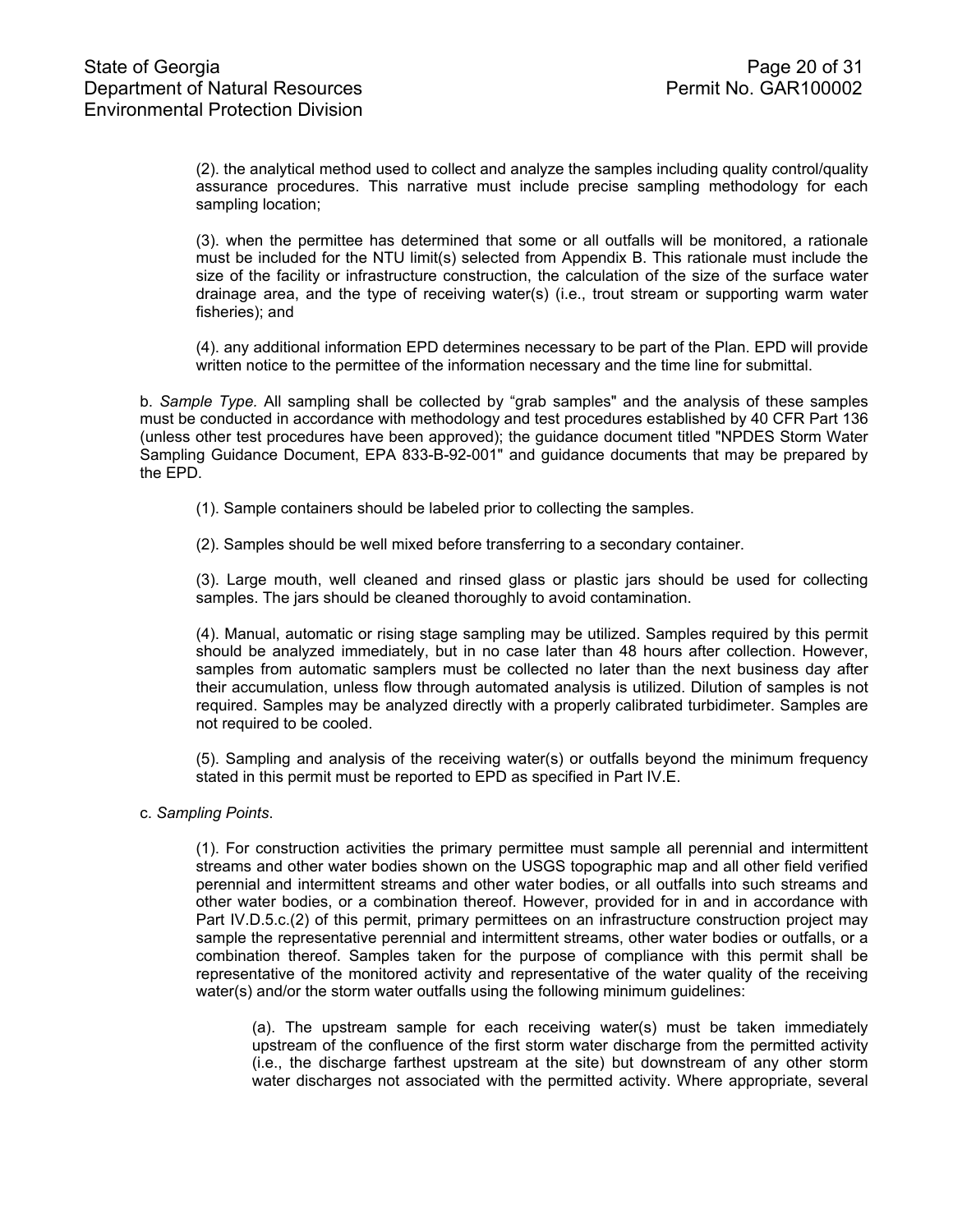upstream samples from across the receiving water(s) may need to be taken and the arithmetic average of the turbidity of these samples used for the upstream turbidity value.

(b). The downstream sample for each receiving water(s) must be taken downstream of the confluence of the last storm water discharge from the permitted activity (i.e., the discharge farthest downstream at the site) but upstream of any other storm water discharge not associated with the permitted activity. Where appropriate, several downstream samples from across the receiving water(s) may need to be taken and the arithmetic average of the turbidity of these samples used for the downstream turbidity value.

(c). Ideally the samples should be taken from the horizontal and vertical center of the receiving water(s) or the storm water outfall channel(s).

(d). Care should be taken to avoid stirring the bottom sediments in the receiving water(s) or in the outfall storm water channel.

(e). The sampling container should be held so that the opening faces upstream.

(f). The samples should be kept free from floating debris.

(g). Permittees do not have to sample sheetflow that flows onto undisturbed natural areas or areas stabilized by the project. For purposes of this section, stabilized shall mean, for unpaved areas and areas not covered by permanent structures, 100% of the soil surface is uniformly covered in permanent vegetation with a density of 70% or greater, or equivalent permanent stabilization measures (such as the use of rip rap, gabions, permanent mulches or geotextiles) have been used. Permanent vegetation shall consist of: planted trees, shrubs, perennial vines; a crop of perennial vegetation appropriate for the time of year and region; or a crop of annual vegetation and a seeding of target crop perennials appropriate for the region. For infrastructure construction projects on land used for agricultural or silvicultural purposes, final stabilization may be accomplished by stabilizing the disturbed land for its agricultural or silvicultural use. Final stabilization applies to each phase of construction.

(h). All sampling pursuant to this permit must be done in such a way (including generally accepted sampling methods, locations, timing, and frequency) as to accurately reflect whether storm water runoff from the facility/site is in compliance with the standard set forth in Parts III.C.3. or III.C.4., whichever is applicable.

 (2). For infrastructure construction projects, the permittee is not required to sample a perennial or intermittent stream or other water bodies (or the associated outfall, if applicable) if the design professional preparing the Plan certifies that an increase in the turbidity of a specific identified receiving water to be sampled will be representative of the increase in the turbidity of a specific identified un-sampled receiving water. A written rationale and detailed analysis shall be prepared by the design professional justifying such proposed sampling. The rationale and analysis shall include the location and description of the specified sampled and un-sampled receiving water and shall contain a detailed comparison and discussion of each such receiving water in the following areas:

- (a). site land disturbances and characteristics;
- (b). receiving water watershed sizes and characteristics; and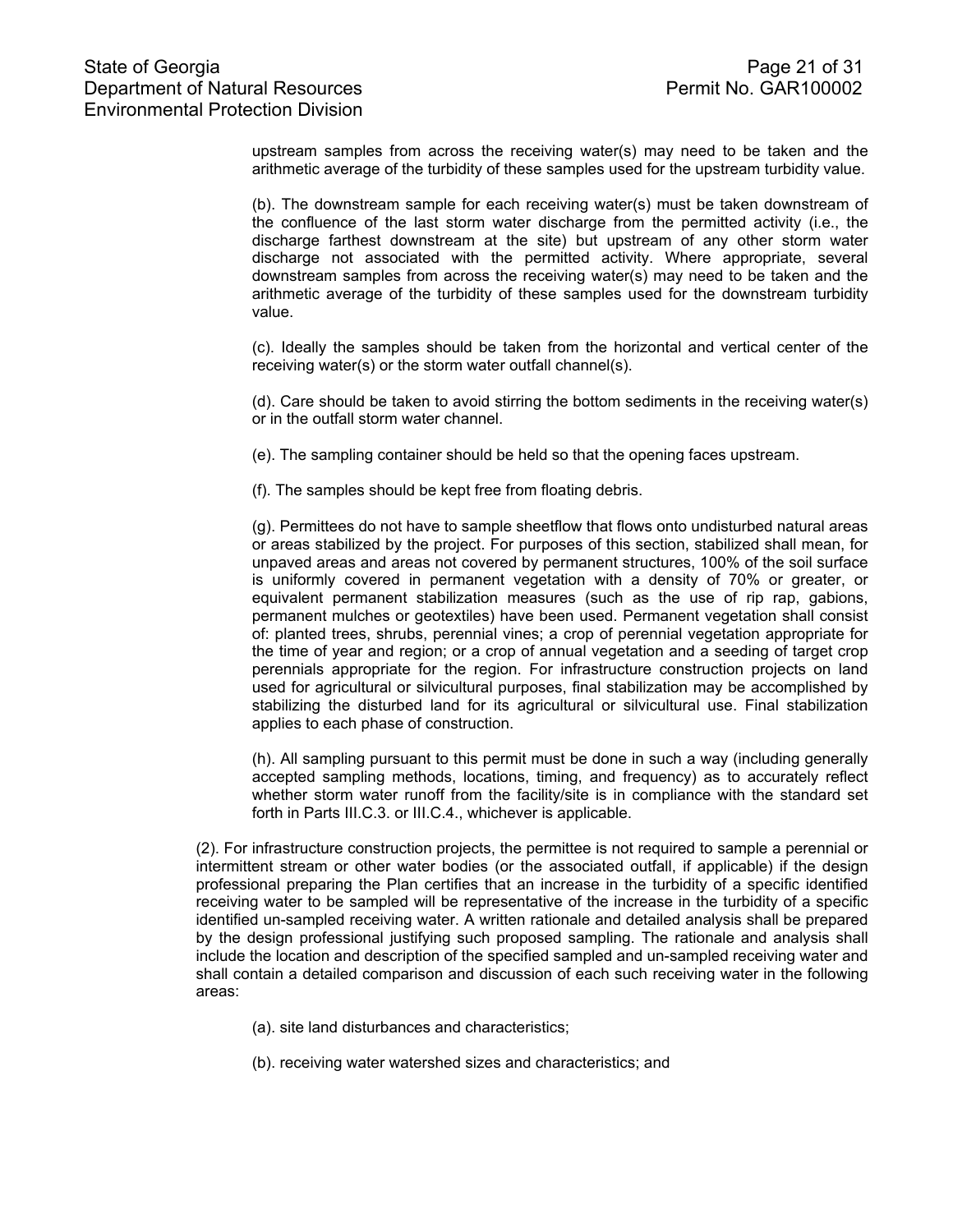(c). site and watershed runoff characteristics utilizing the methods in Appendix A-1 (United States Department of Agriculture Soil Conservation Service's TR-55, Urban Hydrology for Small Watersheds) of the most recent version of the "Manual for Erosion and Sedimentation Control in Georgia" for the various precipitation events and any other such considerations necessary to show that the increase in the turbidity of a specific identified sampled receiving water will be representative of the increases in the turbidity of a specific identified un-sampled receiving waters.

 (3). For infrastructure construction, when the permittee determines that some receiving water(s) will not be sampled due to representative sampling, the design professional making this determination and preparing the Plan must include in the Plan and sign in accordance with Part V.G. of this permit the following certification:

"I certify that the permittee's Erosion, Sedimentation and Pollution Control Plan provides for the monitoring of: (a) all perennial and intermittent streams and other water bodies shown on the USGS topographic map and all other field verified perennial and intermittent steams and other water bodies, or (b) where any such specific identified perennial or intermittent stream and other water body is not proposed to be sampled, I have determined in my professional judgment, utilizing the factors required in the General NPDES Permit No. GAR 100002, that the increase in the turbidity of each specific identified sampled receiving water will be representative of the increase in the turbidity of a specific identified un-sampled receiving water."

 (4). For infrastructure construction projects, if at any time during the life of the project a selected receiving water no longer represents another receiving water, then the permittee shall sample the latter receiving water until selection of an alternative representative receiving water.

 (5). For infrastructure construction projects, if at any time during the life of the project a receiving water is determined not to be represented as certified in the Plan, the permittee shall sample that receiving water until a Notice of Termination is submitted or until the applicable phase is stabilized in accordance with this permit.

 (6). For infrastructure construction projects, monitoring obligations shall cease for any phase of the project that has been stabilized in accordance with Part IV.D.5.c.(1).(g).

d. *Sampling Frequency*.

(1). The primary permittee must sample in accordance with the Plan at least once for each rainfall event described below. For a qualifying event, samples must be taken within forty-five (45) minutes of:

(a) the accumulation of the minimum amount of rainfall for the qualifying event, if the storm water discharge to a monitored receiving water or from a monitored outfall has begun at or prior to the accumulation, or

(b) the beginning of any storm water discharge to a monitored receiving water or from a monitored outfall, if the discharge begins after the accumulation of the minimum amount of rainfall for the qualifying event.

(2). However, where manual and automatic sampling are impossible (as defined in this permit), or are beyond the permittee's control, the permittee shall take samples as soon as possible, but in no case more than twelve (12) hours after the beginning of the storm water discharge.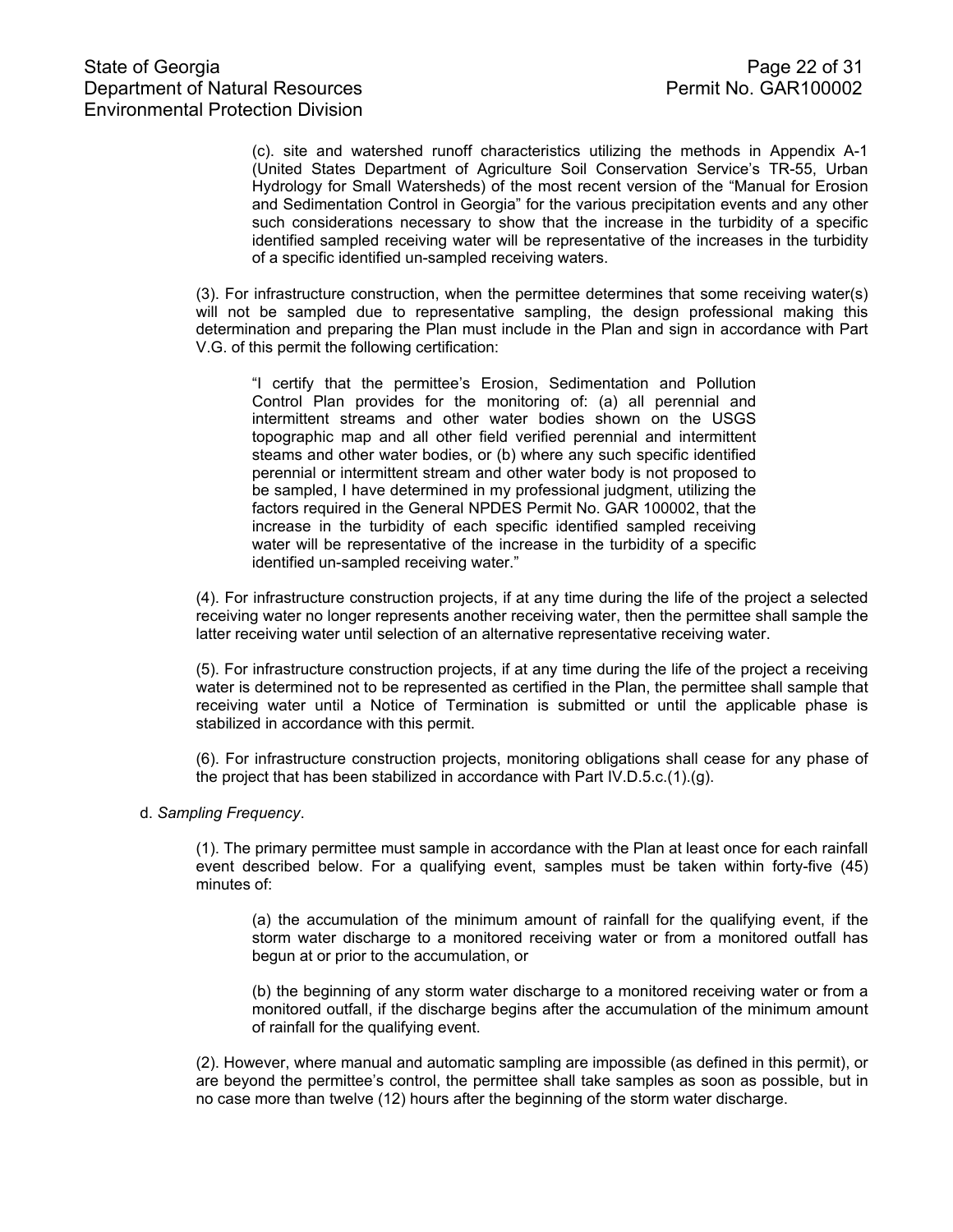(3). Sampling by the permittee shall occur for the following events:

(a). For each area of the site that discharges to a receiving stream, the first rain event that reaches or exceeds 0.5 inch and allows for monitoring during normal business hours\* (Monday thru Friday, 8:00 AM to 5:00 PM and Saturday 8:00 AM to 5:00 PM when construction activity is being conducted by the Primary permittee) that occurs after all clearing and grubbing operations have been completed in the drainage area of the location selected as the representative sampling location;

(b). In addition to (a) above, for each area of the site that discharges to a receiving stream, the first rain event that reaches or exceeds 0.5 inch and allows for monitoring during normal business hours\* that occurs either 90 days after the first sampling event or after all mass grading operations have been completed in the drainage area of the location selected as the representative sampling location, whichever comes first;

(c). At the time of sampling performed pursuant to (a) and (b) above, if BMPs are found to be properly designed, installed and maintained, no further action is required. If BMPs in any area of the site that discharges to a receiving stream are not properly designed, installed and maintained, corrective action shall be defined and implemented within 2 business days, and turbidity samples shall be taken from discharges from that area of the site for each subsequent rain event that reaches or exceeds 0.5 inch during normal business hours\* until the selected turbidity standard is attained, or until post-storm event inspections determine that BMPs are properly designed, installed and maintained; and

(d). Existing construction activities, i.e., those that are occurring on or before the effective date of this permit, that have met the sampling required by (a) above shall sample in accordance with (b). Those existing construction activities that have met the sampling required by (b) above shall not be required to conduct additional sampling other than as required by (c) above.

\*Note that the Permittee may choose to meet the requirements of (a) and (b) above by collecting turbidity samples from any rain event that reaches or exceeds 0.5 inch and allows for monitoring at any time of the day or week.

**6. Non-storm water discharges.** Except for flows from fire fighting activities, sources of non-storm water listed in Part III.A.2. of this permit that are combined with storm water discharges associated with construction activity must be identified in the Plan. The Plan shall identify and ensure the implementation of appropriate pollution prevention measures for the non-storm water component(s) of the discharge.

### **E. Reporting.**

1. The applicable permittees are required to submit a summary of the monitoring results to the EPD at the address shown in Part II.C. by the fifteenth day of the month following the reporting period. Reporting periods are months during which samples are taken in accordance with this permit. Sampling results shall be in a clearly legible format. Upon written notification, EPD may require the applicable permittee to submit the sampling results on a more frequent basis. Sampling and analysis of any storm water discharge(s) or the receiving water(s) beyond the minimum frequency stated in this permit must be reported in a similar manner to the EPD. The sampling reports must be signed in accordance with Part V.G. Sampling reports must be submitted to EPD until such time as a NOT is submitted in accordance with Part VI.

2. Each permittee must retain copies of all monitoring results reported by that permittee in accordance with this Part. In addition to other record keeping requirements, the monitoring information shall include: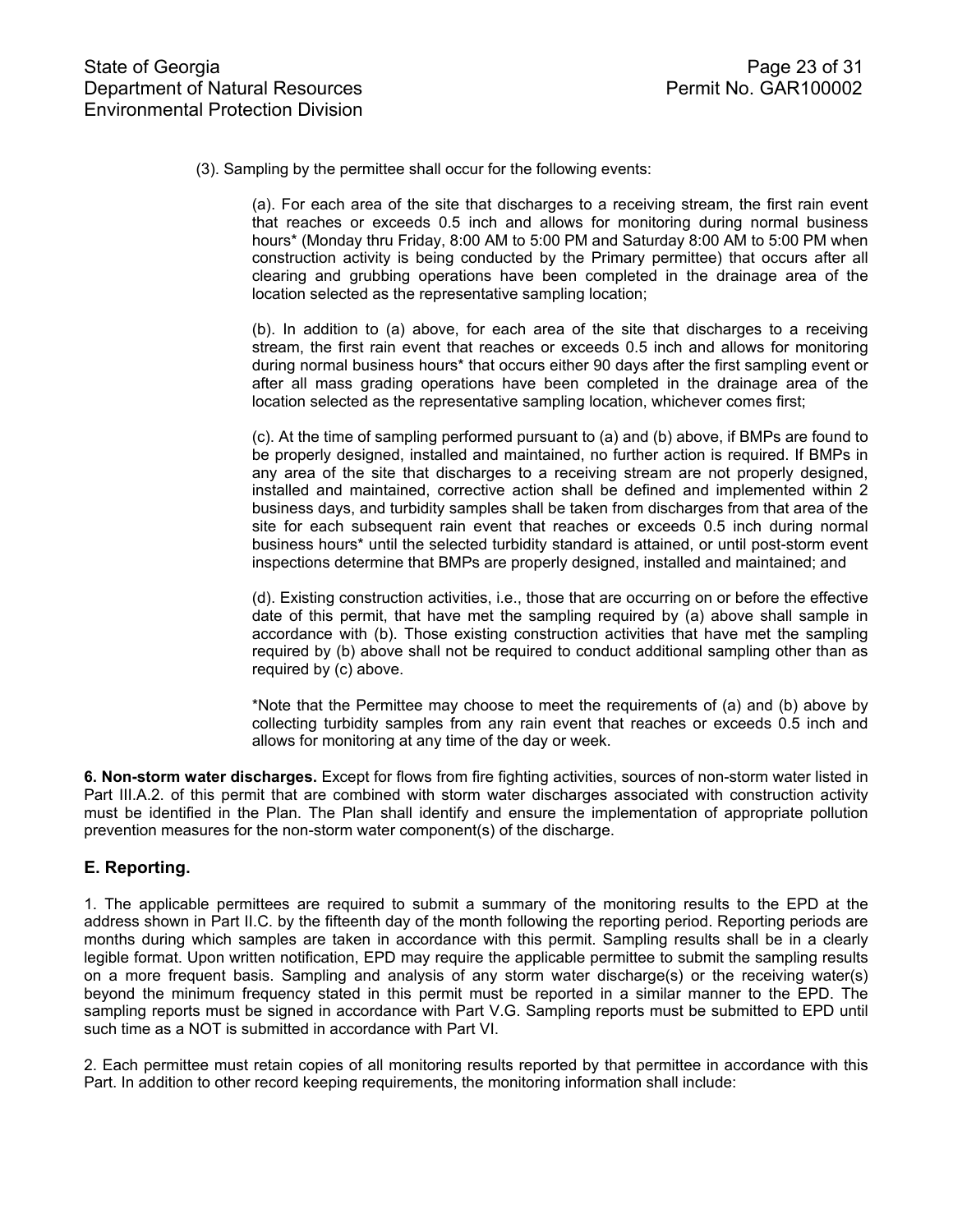- a. The date, exact place, and time of sampling or measurements;
- b. The name(s) of the individual(s) who performed the sampling and measurements;
- c. The date(s) analyses were performed;
- d. The time(s) analyses were initiated;
- e. The name(s) of the individual(s) who performed the analyses;
- f. References and written procedures, when available, for the analytical techniques or methods used;

g. The results of such analyses, including the bench sheets, instrument readouts, computer disks or tapes, etc., used to determine these results; and

h. Results which exceed 1000 NTU shall be reported as "exceeds 1000 NTU."

#### **3. Retention of Records.**

a. Each primary permittee shall retain a copy of the Erosion, Sedimentation and Pollution Control Plan required by this permit at the construction site or the Plan shall be readily available at a designated alternate location from the date of project initiation to the date of final stabilization. Primary permittees are encouraged to post copies of their NOI, Erosion, Sedimentation & Pollution Control Plan, sampling results, inspection reports, etc. on or in a permit board at the beginning of each phase to facilitate inspections by EPD.

b. Copies of all Notices of Intent, Notices of Termination, reports, plans, monitoring reports, monitoring information, including all calibration and maintenance records and all original strip chart recordings for continuous monitoring instrumentation, Erosion, Sedimentation and Pollution Control Plans, records of all data used to complete the Notice of Intent to be covered by this permit and all other records required by this permit shall be retained by the permittee who either produced or used it for a period of at least three years from the date that the site is finally stabilized. These records must be maintained at the permittee's primary place of business once the construction activity has ceased at the permitted site. This period may be extended by request of the EPD at any time upon written notification to the permittee.

**F. Report Submittal.** All written correspondence required by this permit shall be submitted by *return receipt certified mail* (or similar service) to the appropriate District Office of the EPD according to the schedule in Appendix A of this permit.

## **Part V. STANDARD PERMIT CONDITIONS**

### **A. Duty to Comply.**

1. Each permittee must comply with all applicable conditions of this permit. Any permit noncompliance constitutes a violation of the Georgia Water Quality Control Act (O.C.G.A. §§12-5-20, et seq.) and is grounds for enforcement action; for permit termination; or for denial of a permit renewal application. Failure of a primary permittee to comply with any applicable term or condition of this permit shall not relieve any other primary permittee from compliance with their applicable terms and conditions of this permit.

2. Each permittee must document in their records any and all known violations of this permit at his/her site within seven (7) days of his/her knowledge of the violation. A summary of these violations must be submitted to EPD by the permittee at the addresses shown in Part II.C. within fourteen (14) days of his/her discovery of the violation.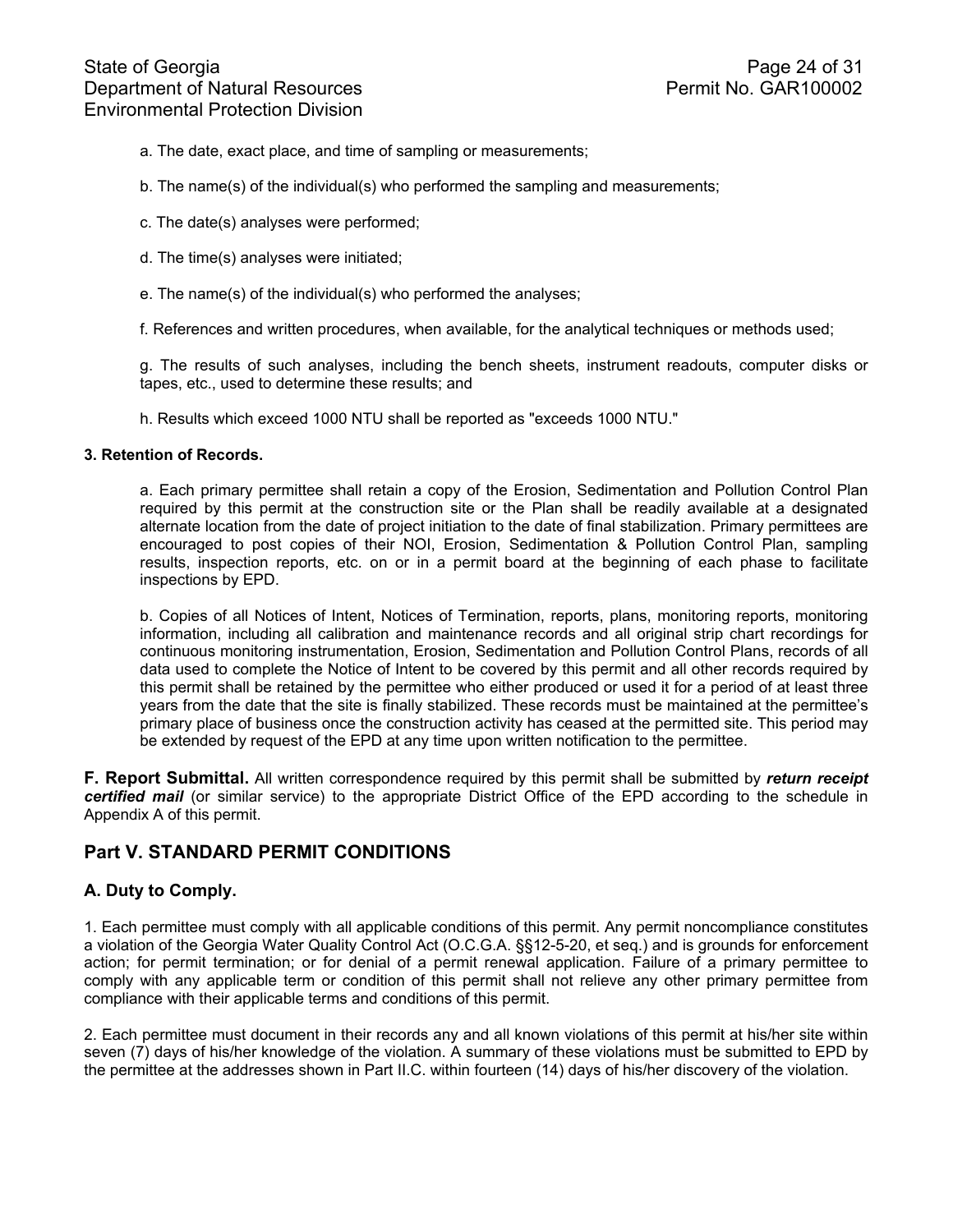## State of Georgia **Page 25 of 31** Department of Natural Resources **Permit No. GAR100002** Environmental Protection Division

3. Penalties for violations of permit conditions. The Federal Clean Water Act and the Georgia Water Quality Control Act (O.C.G.A. §§12-5-20, et seq.) provide that any person who falsifies, tampers with, or knowingly renders inaccurate any monitoring device or method required to be maintained under this permit, makes any false statement, representation, or certification in any record or other document submitted or required to be maintained under this permit, including monitoring reports or reports of compliance or noncompliance shall, upon conviction be punished by a fine or by imprisonment, or by both. The Federal Clean Water Act and the Georgia Water Quality Control Act also provide procedures for imposing civil penalties which may be levied for violations of the Acts, any permit condition or limitation established pursuant to the Acts, or negligently or intentionally failing or refusing to comply with any final or emergency order of the Director.

**B. Continuation of the Expired General Permit.** This permit expires on the date shown on the cover page of this permit. However, an expired general permit continues in force and effect until a new general permit is issued, final and effective. Facilities that have not obtained coverage under the permit by the permit expiration date cannot become authorized to discharge under the continued permit.

**C. Need to Halt or Reduce Activity Not a Defense.** It shall not be a defense for the permittee in an enforcement action that it would have been necessary to halt or reduce the permitted activity in order to maintain compliance with the conditions of this permit.

**D. Duty to Mitigate.** The permittee shall take all reasonable steps to minimize or prevent any discharge in violation of this permit which has a reasonable likelihood of adversely affecting human health or the environment.

**E. Duty to Provide Information.** The permittee shall furnish to the Director; a State agency approving sediment and erosion plans, grading plans, or storm water management plans; or in the case of a storm water discharge associated with construction activity which discharges through a municipal separate storm sewer system with an NPDES permit, to the local government operating the municipal separate storm sewer system, any information which is requested to determine compliance with this permit. In the case of information submitted to the EPD such information shall be considered public information and available under the Georgia Open Records Act.

**F. Other Information.** When the permittee becomes aware that he/she failed to submit any relevant facts or submitted incorrect information in the Notice of Intent or in any other report required to be submitted to the EPD, the permittee shall promptly submit such facts or information.

**G. Signatory Requirements.** All Notices of Intent, Notice of Terminations, Erosion, Sedimentation and Pollution Control Plans, reports, certifications or other information either submitted to the EPD or the operator of a large or medium municipal separate storm sewer system, or that this permit requires be maintained by the permittee, shall be signed as follows:

1. All Notices of Intent shall be signed as follows:

a. For a corporation: by a responsible corporate officer. For the purpose of this permit, a responsible corporate officer means: (1) a president, secretary, treasurer, or vice-president of the corporation in charge of a principal business function, or any other person who performs similar policy- or decisionmaking functions for the corporation; or (2) the manager of one or more manufacturing, production or operating facilities provided the manager is authorized to make management decisions which govern the operation of the regulated facility including having the explicit or implicit duty of making major capital investment recommendations, and initiating and directing other comprehensive measures to assure long term environmental compliance with environmental laws and regulations; the manager can ensure the necessary systems are established or actions taken to gather complete and accurate information for permit application requirements; and where authority to sign documents has been assigned or delegated to the manager in accordance with corporate procedures;

b. For a partnership or sole proprietorship: by a general partner or the proprietor, respectively; or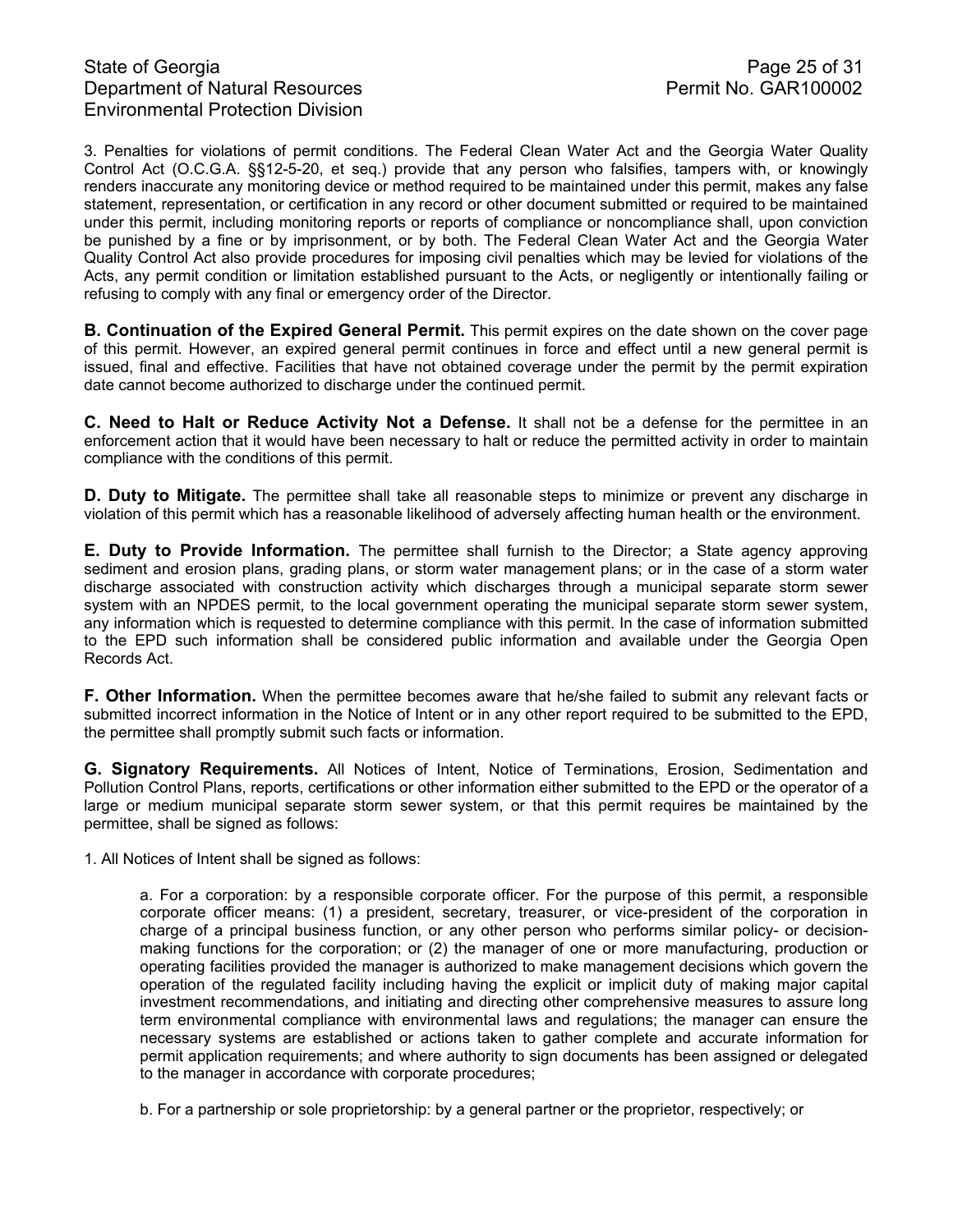c. For a municipality, State, Federal, or other public facility: by either a principal executive officer or ranking elected official.

2. All reports, certification statements, or other reports required by the permit and other information requested by the EPD shall be signed by a person described above or by a duly authorized representative of that person. A person is a duly authorized representative only if:

a. The authorization is made in writing by a person described above and submitted to the EPD;

b. The authorization specifies either an individual or a position having responsibility for the overall operation of the regulated facility or activity, such as the position of manager, Operator, superintendent, or position of equivalent responsibility or an individual or position having overall responsibility for environmental matters for the company. (A duly authorized representative may thus be either a named individual or any individual occupying a named position);

c. Changes to authorization. If an authorization under Part II.B. is no longer accurate because a different Operator has responsibility for the overall operation of the construction site, a new Notice of Intent satisfying the requirements of Part II.B. must be submitted to the EPD prior to or together with any reports, information, or applications to be signed by an authorized representative; and

d. *Certification.* Documents shall be signed by the party that contracts for the document and that party shall make the following certification:

 "I certify under penalty of law that this document and all attachments were prepared under my direction or supervision in accordance with a system designed to assure that qualified personnel properly gather and evaluate the information submitted. Based on my inquiry of the person or persons who manage the system, or those persons directly responsible for gathering the information, the information submitted is, to the best of my knowledge and belief, true, accurate, and complete. I am aware that there are significant penalties for submitting false information, including the possibility of fine and imprisonment for knowing violations."

**H. Oil and Hazardous Substance Liability.** Nothing in this permit shall be construed to preclude the institution of any legal action or relieve the permittee from any responsibilities, liabilities, or penalties to which the permittee is or may be subject under the Georgia Hazardous Waste Management Act, O.C.G.A. § 12-8-60, et seq. or under Chapter 14 of Title 12 of the Official Code of Georgia Annotated; nor is the Operator relieved from any responsibilities, liabilities or penalties to which the permittee is or may be subject under Section 311 of the Clean Water Act or Section 106 of Comprehensive Environmental Response Compensation And Liability Act.

**I. Property Rights.** The issuance of this permit does not convey any property rights of any sort, nor any exclusive privileges, nor does it authorize any injury to private property nor any invasion of personal rights, nor any infringement of Federal, State or local laws or regulations.

**J. Severability.** The provisions of this permit are severable, and if any provision of this permit, or the application of any provision of this permit to any circumstance, is held invalid, the application of such provision to other circumstances, and the remainder of this permit shall not be affected thereby.

**K. Other Applicable Environmental Regulations and Laws.** Nothing in this permit shall be construed to preclude the institution of any legal action or relieve the permittee from any responsibilities, liabilities, or penalties established pursuant to any applicable State law or regulation under authority preserved by Section 510 of the Clean Water Act. Nothing in this permit, unless explicitly stated, exempts the permittee from compliance with other applicable local, state and federal ordinances, rules, regulations, and laws. Furthermore, it is not a defense to compliance with this permit that a local government authority has approved the permittee's Erosion,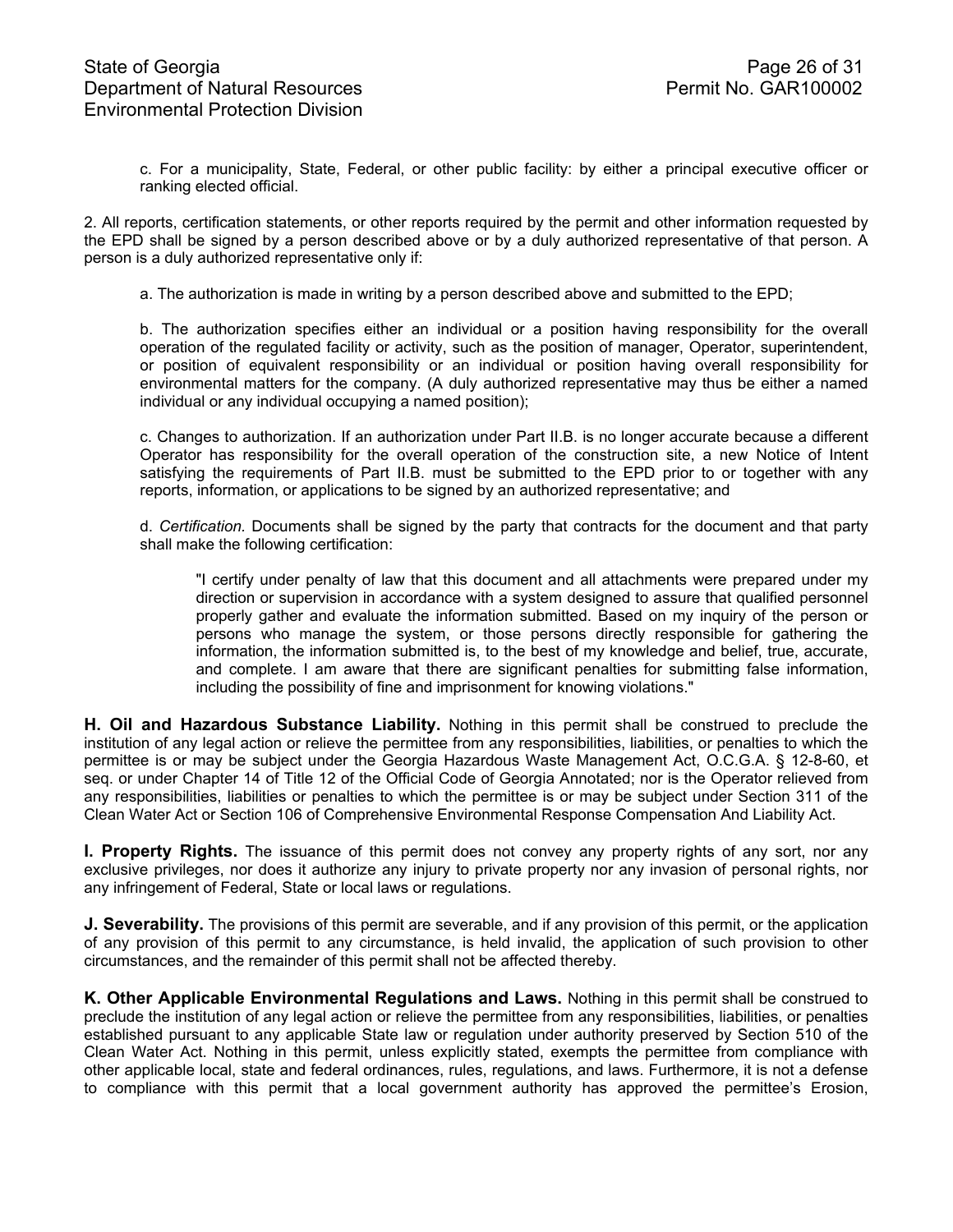Sedimentation and Pollution Control Plan or failed to take enforcement action against the permittee for violations of the Erosion, Sedimentation and Pollution Control Plan, or other provisions of this permit.

No condition of this permit shall release the permittee from any responsibility or requirements under other environmental statutes or regulations.

**L. Proper Operation and Maintenance.** The permittee shall at all times properly operate and maintain all facilities and systems of treatment and control (and related appurtenances) which are installed or used by the permittee to achieve compliance with the conditions of this permit and with the required plans. Proper operation and maintenance also includes adequate laboratory controls and appropriate quality assurance procedures. Proper operation and maintenance requires the operation of backup or auxiliary facilities or similar systems, installed by an permittee only when necessary to achieve compliance with the conditions of the permit.

**M. Inspection and Entry.** The permittee shall allow the Director or an authorized representative of EPA or EPD or, in the case of a construction site which discharges through a municipal separate storm sewer system with an NPDES permit, an authorized representative of the municipal operator of the separate storm sewer system receiving the discharge, upon the presentation of credentials and other documents as may be required by law, to:

1. Enter upon the permittee's premises where a regulated facility or activity is located or conducted or where records must be kept under the conditions of this permit;

2. Have access to and copy at reasonable times, any records that must be kept under the conditions of this permit; and

3. Inspect at reasonable times any facilities or equipment (including monitoring and control equipment).

**N. Permit Actions.** This permit may be revoked and reissued, or terminated for cause including but not limited to changes in the law or regulations. The filing of a request by the permittee for termination of the permit, or a notification of planned changes or anticipated noncompliance, does not stay any permit condition.

# **Part VI. TERMINATION OF COVERAGE**

**A. Notice of Termination Eligibility.** Notice of Termination, signed in accordance with Part V.G. of this permit, must be submitted:

1 For infrastructure construction projects, by the permittee where the entire project has undergone final stabilization and all storm water discharges associated with construction activity that are authorized by this permit have ceased. Provided, however, that the permittee may submit a Notice of Termination after a phase(s) of the infrastructure construction project has undergone final stabilization and all storm water discharges associated with construction activity for that phase(s) that are authorized by this permit have ceased.

2. By the Owner or Operator or both when the Owner or Operator or both of the site changes. Where storm water discharges will continue after the identity of the Owner or Operator or both changes, the permittee must, prior to filing the Notice of Termination, notify any subsequent Owner or Operator or both of the permitted site as to the requirements of this permit.

### **B. Notice of Termination contents:**

1. The permittee's legal name, address, telephone number;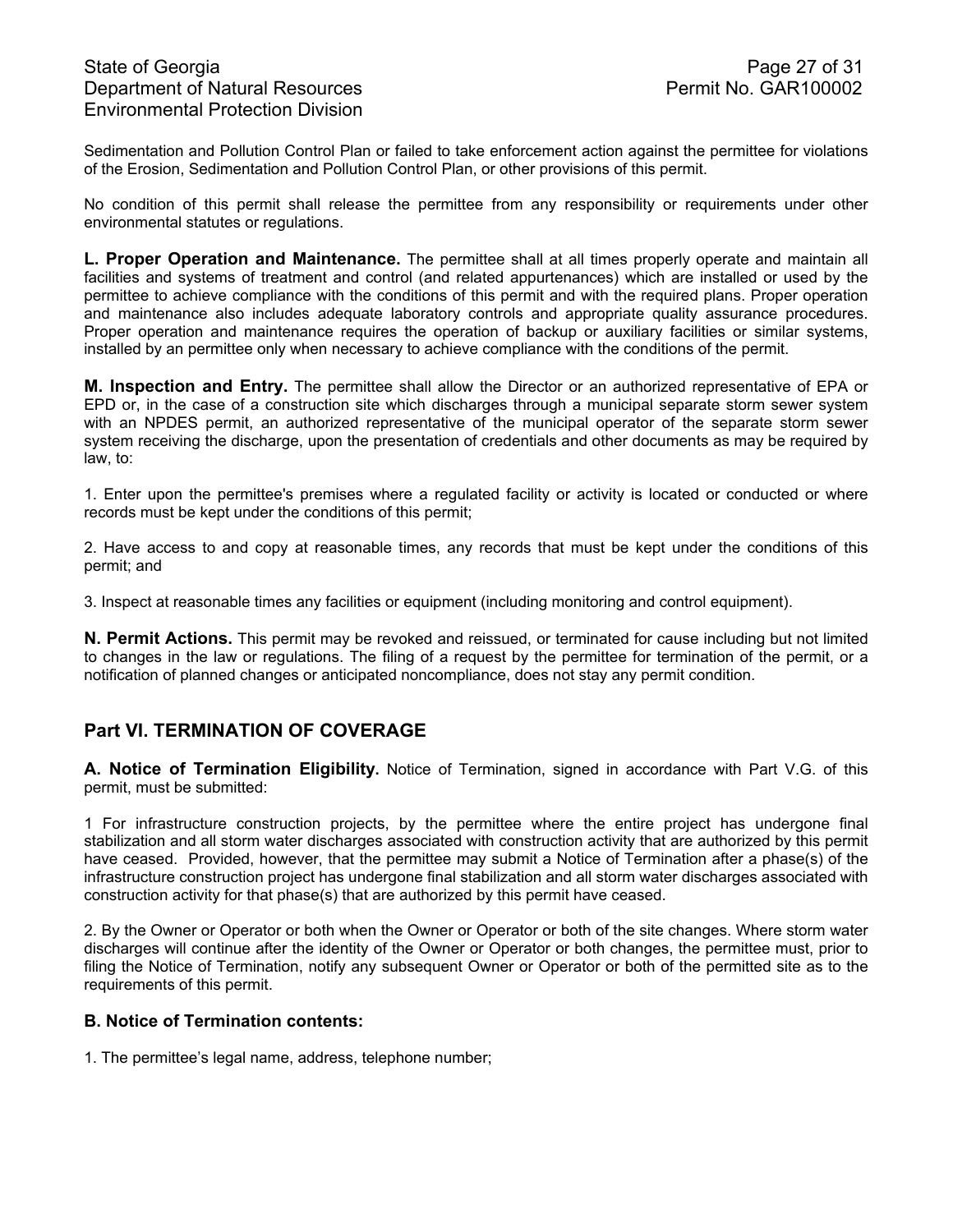## State of Georgia **Page 28 of 31** Department of Natural Resources **Permit No. GAR100002** Environmental Protection Division

2. The site/project name, site location, GPS location of the beginning and end of each Phase in the form degrees/minutes/seconds as determined by GPS unit, city (if applicable) and county of the site for which the notification is submitted. This information must correspond to the similar information as provided on the NOI. Where a mailing address for the site is not available, the location can be described in narrative terms and county where the construction site is located;

3. The NPDES permit number for the storm water discharge associated with construction activity identified by the Notice of Termination;

4. The name of the receiving water(s), and when the discharge is through a municipal separate storm sewer system (MS4), the name of the local government operating the municipal separate storm sewer system and the name of the receiving water(s) which receives the discharge from the MS4;

5. Any other information specified on the NOT in effect at the time of submittal; and

6. The following certification signed in accordance with Part V.G. (signatory requirements):

"I certify under penalty of law that either: (a) all storm water discharges associated with construction activity from the portion of the construction activity where I was an Owner or Operator have ceased or have been eliminated; (b) all storm water discharges associated with construction activity from the identified site that are authorized by General NPDES Permit No. GAR 100002 have ceased; (c) I am no longer an Owner or Operator at the construction site and a new Owner or Operator has assumed operational control for those portions of the construction site where I previously had ownership or operational control; and that discharging pollutants in storm water associated with construction activity to waters of Georgia is unlawful under the Georgia Water Quality Control Act and the Clean Water Act where the discharge is not authorized by a NPDES permit."

**C. Notice of Termination Submittal.** All Notices of Termination by this permit shall be submitted by *return receipt certified mail* (or similar service) to the appropriate District Office of the EPD according to the schedule in Appendix A of this permit and to the local Issuing Authority in jurisdictions authorized to issue a Land Disturbance Activity permit for the permittee's construction site pursuant to O.C.G.A. 12-7-1, et seq.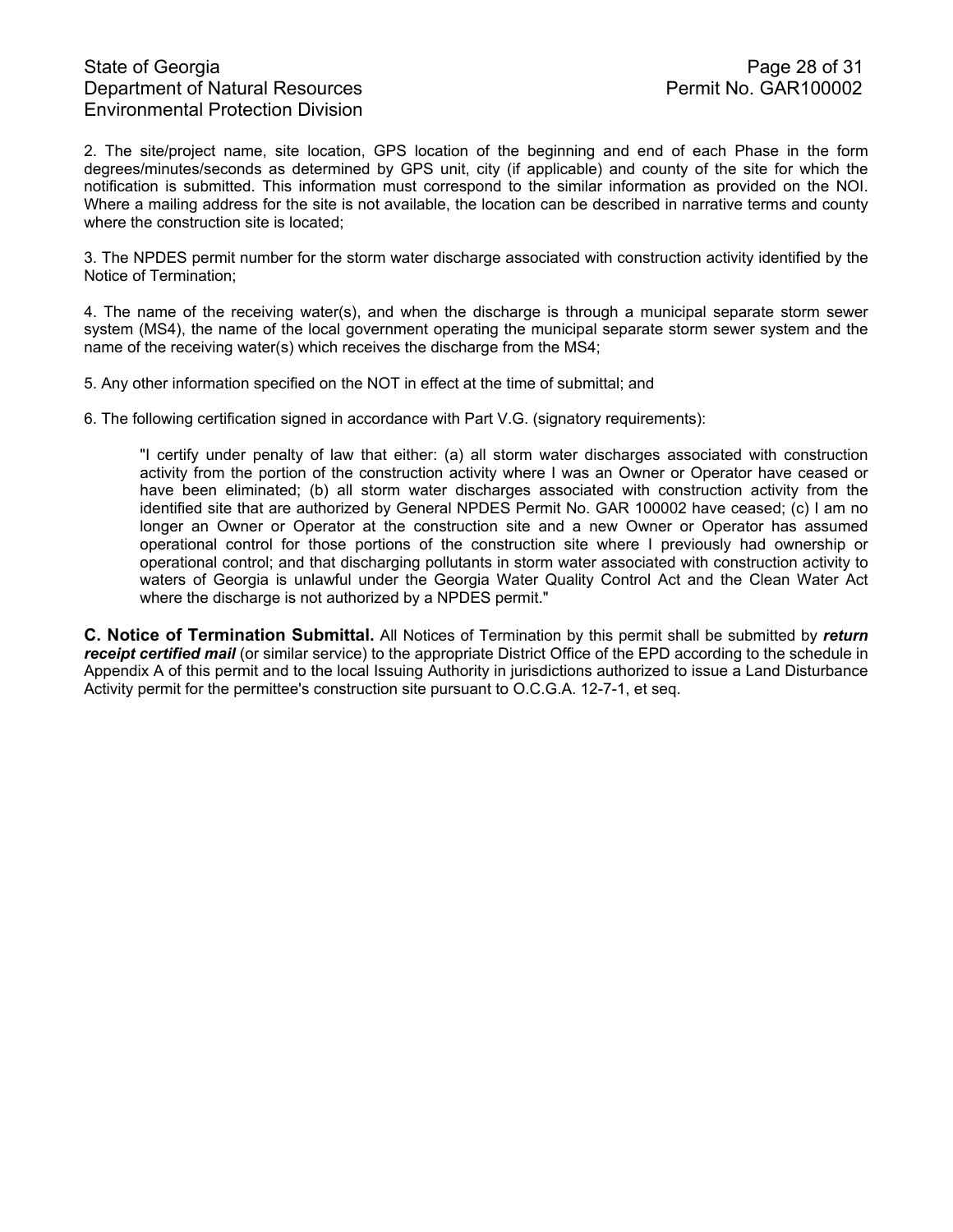# **APPENDIX A**

## **EPD DISTRICT OFFICES**

All required correspondence, including but not limited to the Notice of Intents, Notice of Terminations, certifications, Erosion, Sedimentation and Pollution Control Plans and any other reports, shall be sent to the following District offices of EPD.

**A. For facilities/sites located in the following counties:** Bibb, Bleckley, Chattahoochee, Crawford, Dooly, Harris, Houston, Jones, Lamar, Macon, Marion, Meriwether, Monroe, Muscogee, Peach, Pike, Pulaski, Schley, Talbot, Taylor, Troup, Twiggs, Upson

Information shall be submitted to: West Central District Office

Georgia Environmental Protection Division 2640 Shurling Drive Macon, GA 31211-3576 (478) 751-6612

**B. For facilities/sites located in the following counties:** Burke, Columbia, Emanuel, Glascock, Jefferson, Jenkins, Johnson, Laurens, McDuffie, Montgomery, Richmond, Screven, Treutlen, Warren, Washington, Wheeler, Wilkinson

Information shall be submitted to: East Central District Office

 Georgia Environmental Protection Division 1885-A Tobacco Road Augusta, GA 30906-8825 (706) 792-7744

**C. For facilities/sites located in the following counties:** Baldwin, Banks, Barrow, Butts, Clarke, Elbert, Franklin, Greene, Hall, Hancock, Hart, Jackson, Jasper, Lincoln, Madison, Morgan, Newton, Oconee, Oglethorpe, Putnam, Stephens, Taliaferro, Walton, Wilkes

Information shall be submitted to: Northeast District Office Georgia Environmental Protection Division 745 Gaines School Road Athens, GA 30605-3129 (706) 369-6376

**D. For facilities/sites located in the following counties:** Clayton, Coweta, DeKalb, Fayette, Gwinnett, Heard, Henry, Rockdale, Spalding

Information shall be submitted to: Mountain District - Atlanta Satellite

Georgia Environmental Protection Division 4244 International Parkway, Suite 114 Atlanta, GA 30354-3906 (404) 362-2671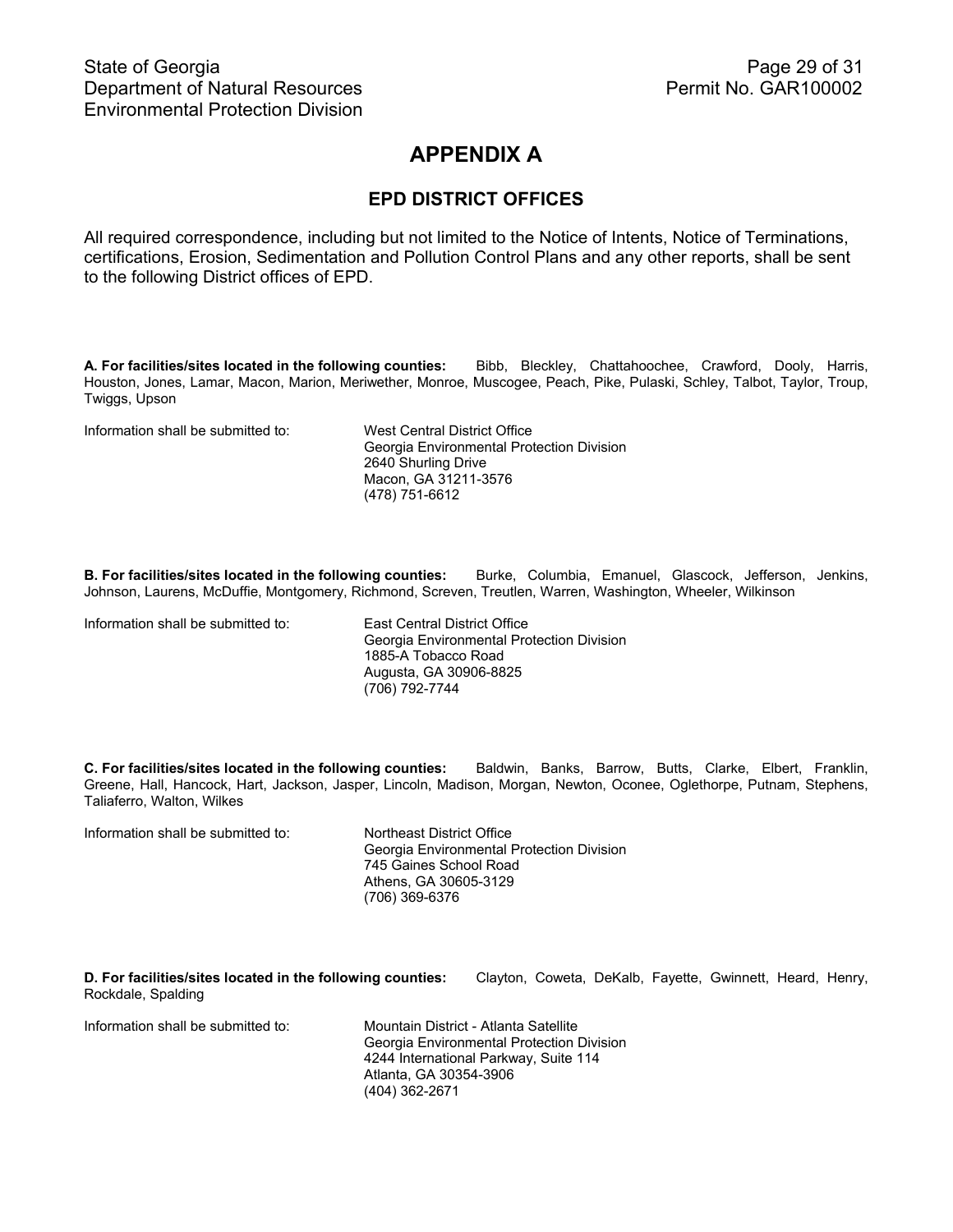## State of Georgia **Page 30 of 31** Department of Natural Resources **Permit No. GAR100002** Environmental Protection Division

**E. For facilities/sites located in the following counties:** Bartow, Carroll, Catoosa, Chattooga, Cherokee, Cobb, Dade, Dawson, Douglas, Fannin, Floyd, Forsyth, Fulton, Gilmer, Gordon, Habersham, Haralson, Lumpkin, Murray, Paulding, Pickens, Polk, Rabun, Towns, Union, Walker, White, Whitfield

Information shall be submitted to: Mountain District - Cartersville Office

 Georgia Environmental Protection Division P.O. Box 3250 Cartersville, GA 30120-1705 (770) 387-4900

**F. For facilities/sites located in the following counties:** Appling, Atkinson, Bacon, Brantley, Bryan, Bulloch, Camden, Candler, Charlton, Chatham, Clinch, Coffee, Effingham, Evans, Glynn, Jeff Davis, Liberty, Long, McIntosh, Pierce, Tattnall, Toombs, Ware, Wayne

Information shall be submitted to: Coastal District- Brunswick Office

Georgia Environmental Protection Division One Conservation Way Brunswick, GA 31520-8687 (912) 264-7284

**G. For facilities/sites located in the following counties:** Baker, Ben Hill, Berrien, Brooks, Calhoun, Clay, Colquitt, Cook, Crisp, Decatur, Dodge, Dougherty, Early, Echols, Grady, Irwin, Lanier, Lee, Lowndes, Miller, Mitchell, Quitman, Randolph, Seminole, Stewart, Sumter, Telfair, Terrell, Thomas, Tift, Turner, Webster, Wilcox, Worth

| Information shall be submitted to: | Southwest District Office                 |
|------------------------------------|-------------------------------------------|
|                                    | Georgia Environmental Protection Division |
|                                    | 2024 Newton Road                          |
|                                    | Albany, GA 31701-3576                     |
|                                    | $(912)$ 430-4144                          |

#### **H. For facilities/sites required to submit Plans required under Part IV.A.6.a.(i) of this Permit:**

Information shall be submitted to: Water Protection Branch Environmental Protection Division 4220 International Parkway, Suite 101 Atlanta, Georgia 30354 (404) 675-6240

**I. For facilities/sites required to submit Plans required under Part IV.A.6.a.(ii) of this Permit:** 

Contact information may be obtained at: http://www.gaswcc.org/